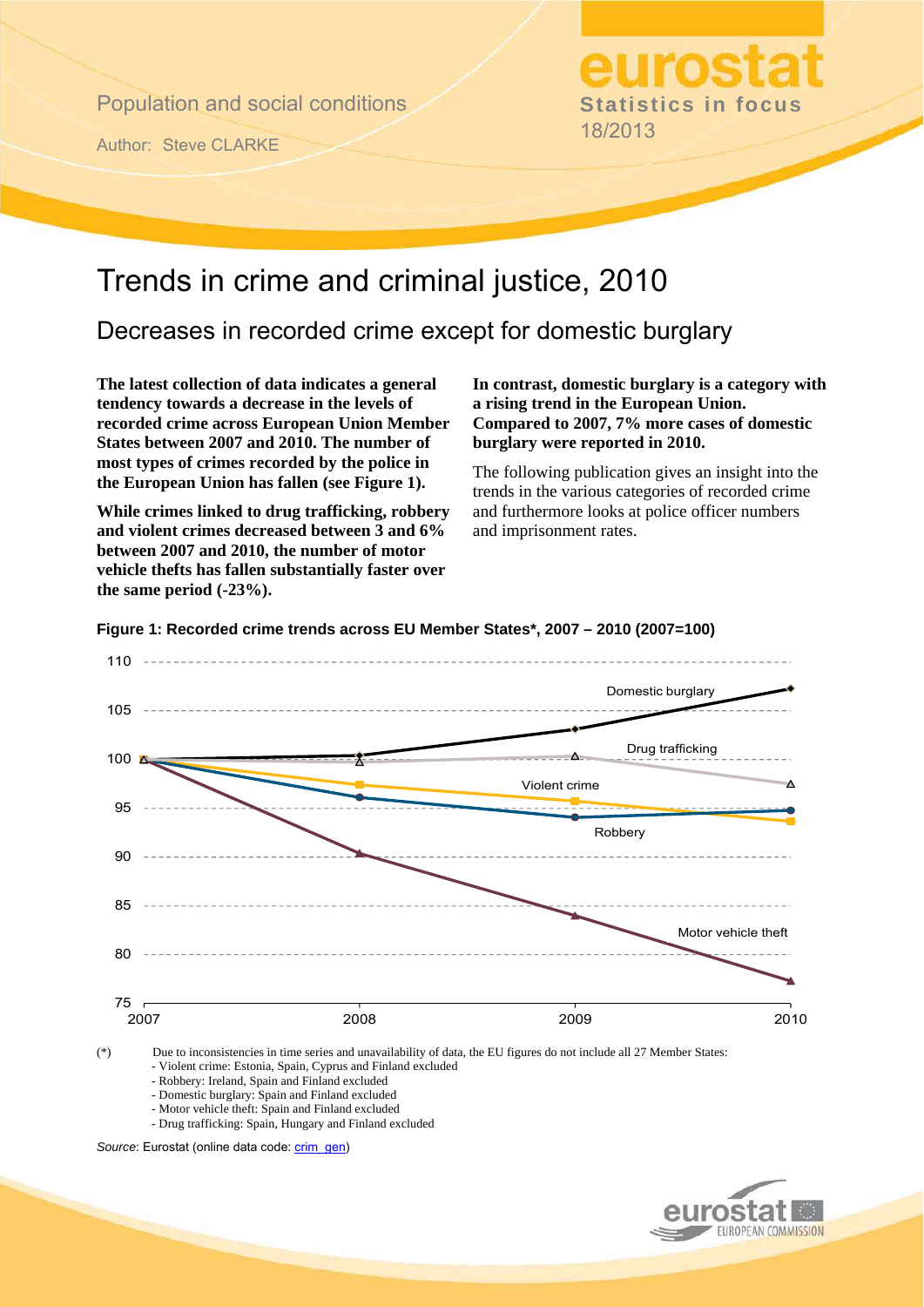#### **Crimes recorded by the police**

The crime statistics presented here cover offences recorded by police in the Member States of the EU and some other European countries. These figures do not purport to describe all crime in Europe: some crime goes unreported; and changes in rates of particular offences may result from changes in the focus of police activity.

There is usually no straight match to be made in types and levels of crime between countries, because legal and criminal justice systems differ in such areas as: definitions of crimes<sup>1</sup>; methods of reporting, recording and counting crimes; and rates of reported to unreported crime<sup>2</sup>.

Although national figures have been aggregated to provide EU level estimates, this is only for the purpose of identifying overall trends. Any inferences at the EU or Member State level should be based on trends over time.

#### **Total recorded crime**

The figures for total recorded crime<sup>3</sup> show only offences against the penal or criminal code; less serious crimes (misdemeanours) are excluded. The number of crimes recorded in the EU has been steadily decreasing since 2005 (see Figure 2), with 10% fewer crimes recorded in the EU in 2010 than 5 years earlier.

#### **Figure 2: Trend in recorded crime, 2005-2010\***



(\*) Due to inconsistencies in time series and unavailability of data, these EU figures do not include Estonia, Ireland, Spain, France, Latvia and Finland.

Source: Eurostat (online data code: crim\_gen)

When looking at the detailed national figures, the situation is nevertheless more balanced: twelve EU Member States saw their number of crimes increase within this five-year period (see Table 1).

In contrast, this number decreased in 13 EU countries, the most noticeable changes being recorded in Malta (-28%), Greece (-27%) and England & Wales (-25%).

The latter has largely influenced the EU downward trend with the largest decrease of crimes in terms of registered cases (-1.5 million) among EU Member States over this period.

Beyond the EU borders, the total number of crimes recorded by the police in Turkey increased by 57% between 2007 and 2010 (following a break in the series in 2006).

#### **Violent crime**

The figures for violent crime comprise those for violence against the person (such as physical assault), robbery (stealing by force or threat of force) and sexual offences (including rape and sexual assault). Close analysis of this class of crime is difficult because not all Member States use the standard definition. However, the general trend at the level of the EU is a decline of about 6% in the number of these offences recorded between 2007 and 2010.

This overall decline is strongly influenced by the figures from England & Wales, where there was a fall of over 146 thousand violent crimes recorded between 2007 and 2010 (Table 2).

Looking at other Member States, the picture appears heterogeneous, with significant rises between 2007 and 2010 in Hungary  $(+30\%)$ , Denmark  $(+28\%)$ and Ireland (+19%) and large decreases in Latvia (-26%), Lithuania (-22%) and Slovakia (-21%).

#### **Homicide**

Homicide is defined as the intentional killing of a person, including murder, manslaughter, euthanasia and infanticide. It excludes death by dangerous driving, abortion and assisted suicide.

Homicides are reported fairly consistently and definitions vary less between countries than for other types of crime. They are normally counted by numbers of victims (rather than numbers of cases as for other types of crime). The results presented are for completed homicides, except for Latvia where the figures include attempted homicide.

l

*<sup>1</sup>* For example, Greece, Cyprus, Luxembourg, Iceland and Liechtenstein do not distinguish "domestic burglary", and count all burglary (in shops, garages etc.). Their figures cannot therefore be compared directly with other countries which only include burglary in a dwelling.

*<sup>2</sup>* For further details of the factors which influence the crime figures, please consult the Methodological Notes on page 15.

*<sup>3</sup>* The figures for violent crime, property crime and drugs offences do not add up to all crime; they are presented as a closer look at selected offences.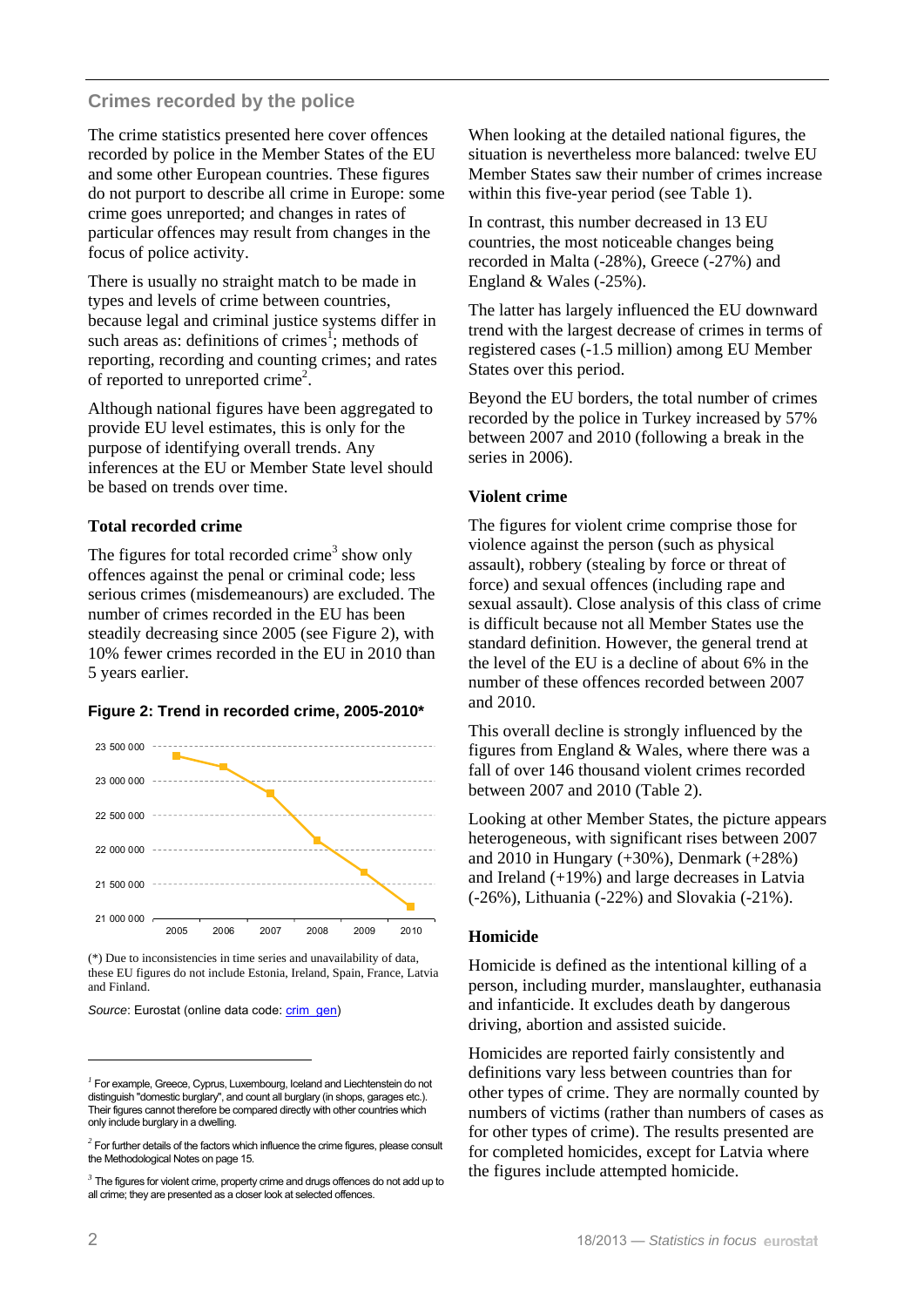Furthermore, in some countries, the police register homicide as any death that cannot immediately be attributed to other causes. It may, therefore, be over-represented in the statistics.

The number of homicides recorded in the individual countries is shown in Table 3.

The rate of homicides per 100 thousand inhabitants (Figure 3) reveals a downward trend: comparing the average ratios for 2005-2007 with those of 2008- 2010, a decrease can be noted for all countries

except Denmark, Greece and Malta. The ratio remained unchanged for the Netherlands.

Despite decreases in the homicide rates for the three Baltic Member States, the number of homicides per 100 thousand inhabitants remained higher in these countries than in all other Member States.

Outside the EU, in Turkey, the average annual homicide rate almost halved between 2005-2007 and 2008-2010 (Table 3).





(1) Netherlands, 2009-2010.

(2) Estonia and Latvia, 2006-2007; Ireland, 2007 only.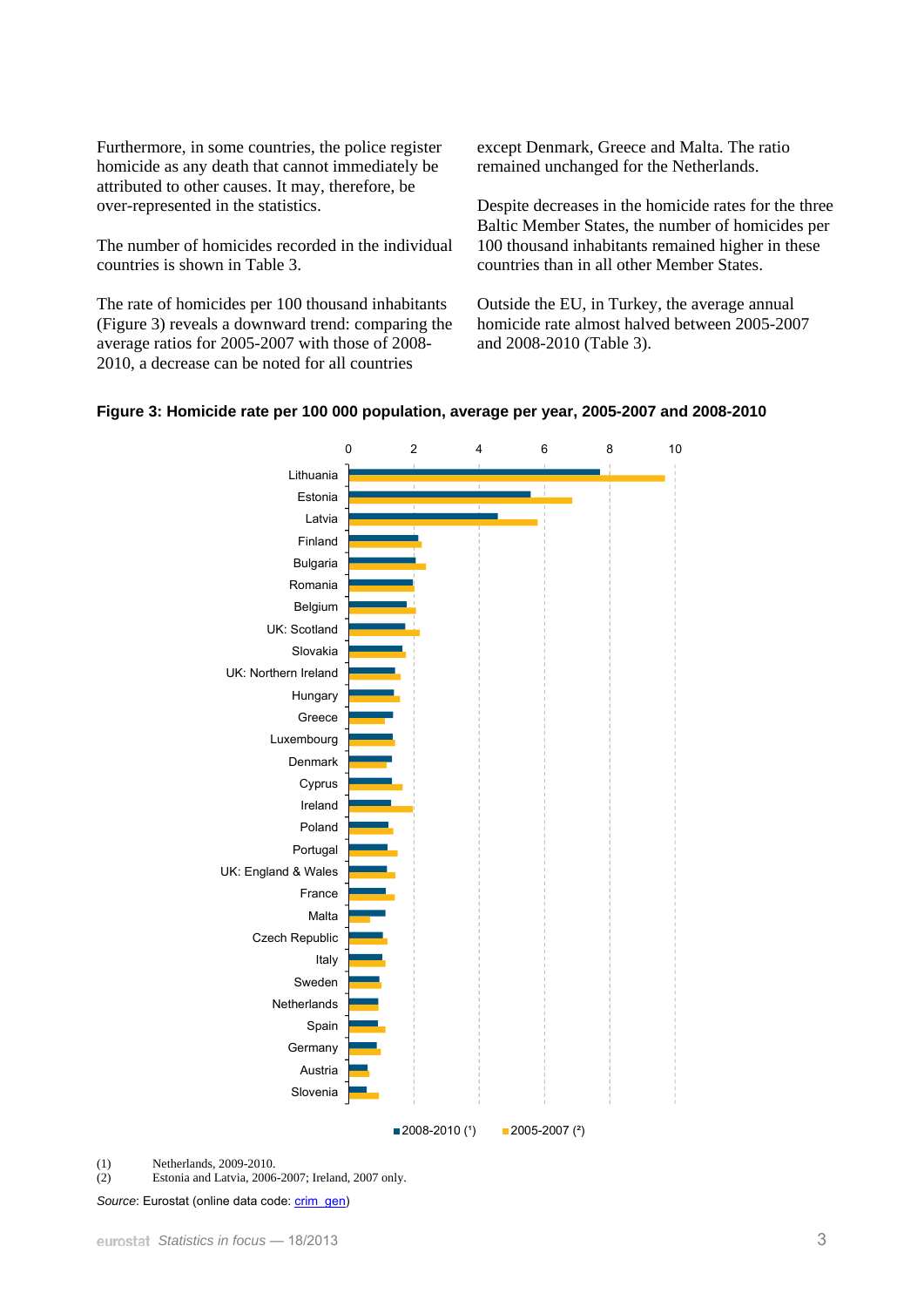## **Robbery**

Robbery is a particular type of violent crime, defined as stealing by force or by threat of force. It includes mugging (bag-snatching) and theft with violence.

At the level of the EU, the number of robberies has dropped by 5% since 2007, mainly due to significant decreases reported by Italy, Poland, England & Wales and especially the Baltic States, where the number of recorded cases has fallen by 29% (Table 4). In complete contrast are the few countries which recorded large increases: the number of robberies more than doubled in Denmark, Greece and Cyprus between 2007 and 2010.

#### **Property crime**

Property crime covers the stealing or destruction of property. Data for domestic burglary and theft of a motor vehicle are presented below and show different trends (see Tables 5 and 6).

**Domestic burglary** is defined as gaining access to a dwelling by force in order to steal goods. At the level of the EU this type of crime increased by over 7% between 2007 and 2010. Among the Member States with a continuous data series over this period, the highest increases in the number of recorded cases occurred in Greece (+62%) and Romania (+31%). Conversely, large decreases (between 20% and 30%) were reported by Luxembourg, Austria and Slovakia over the three years.

**Theft of a motor vehicle** covers thefts of cars, motorcycles, buses and lorries, as well as construction and agricultural vehicles.

Motor vehicle thefts have steadily fallen in recent years, partly as a result of technical improvements in vehicle theft deterrents. At the EU level, the

number of offences recorded under this category of crime decreased by 23% between 2007 and 2010, with a sizable fall in England & Wales. Spain has also seen large falls since the introduction of a new data series in 2008.

Only four countries saw the number of motor vehicle thefts increase between 2007 and 2010. In Bulgaria there was an increase of 8%; increases of around 20% were reported by Cyprus and Greece, while in Romania, the number of thefts over the same period increased by 39%.

#### **Drug offences**

Drug trafficking is a sub-set of the broader class of drugs offences. It includes the illegal possession, cultivation, production, supplying, transportation, importing, exporting and financing of drug operations.

Compared to the trends registered for the other types of crime, the number of drug trafficking offences has remained relatively stable across EU Member States since 2005 (see Table 7). A steady decrease in drug trafficking was recorded in Germany, the country with the highest number of such criminal offences (accounting for more than 20% of the total EU drug trafficking offences in 2010). A counter-balancing effect was created by most other EU countries (19 out of 27) which recorded increases in the number of drug trafficking offences between 2005 and 2010. Various breaks in series should however be observed, the most noticeable being that for Hungary between 2008 and 2009, which resulted in a large decrease in the number of registered offences.

Beyond the EU borders, the number of crimes linked to drug trafficking in Turkey more than tripled between 2007 and 2010 (following a break in the series in 2007).

## **The number of police officers remains stable**

Police officers include criminal police, traffic police, border police, gendarmerie, uniformed police, city guard and municipal police, while excluding civilian staff, customs officers, tax police, military police, secret service police, special duty police reserves, cadets and court police. Variations in this definition do exist between jurisdictions however.

The total number of police officers across the EU has not changed significantly over the last few years (see Table 8). Italy, Germany and Spain have the largest number of police officers at a national level, and together account for 47% of the total number of police officers registered in the EU. This proportion has increased from 44% in 2006.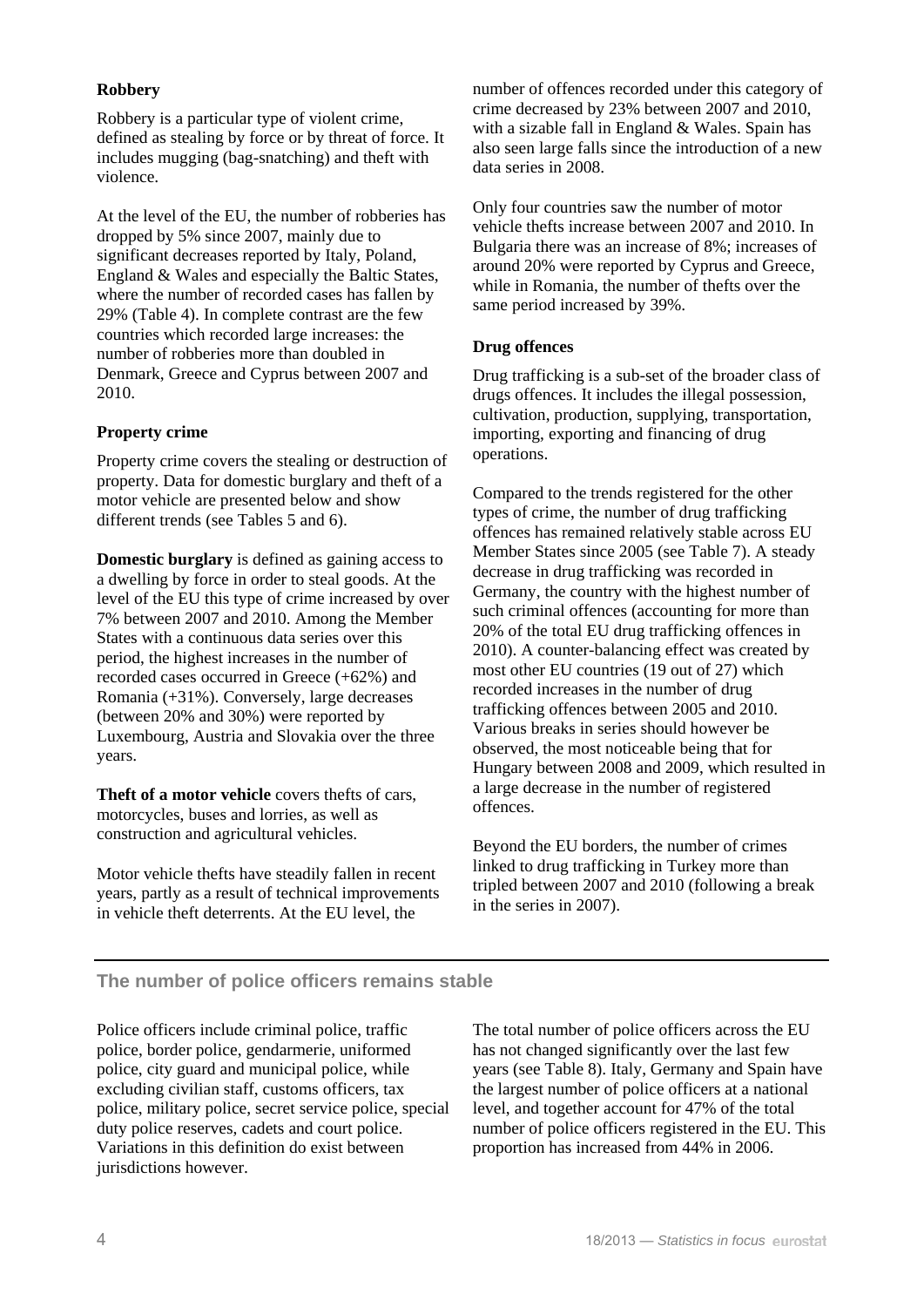## **A steadily increasing prison population**

The prison population figures comprise adult and juvenile convicted prisoners and pre-trial detainees in all types of prison establishments. Non-criminal prisoners held for administrative reasons (such as investigation of immigration status) are excluded.

In 2010, there were about 638 000 prisoners in the EU compared with just over 617 000 prisoners in 2005. Table 9 shows the national prison populations and rates per 100 000 inhabitants. When the average prison population rates for the two periods 2005-2007 and 2008-2010 are ranked (Figure 4) the three Baltic countries have the highest rates in both periods, although the prison

population rate for Estonia has fallen to 264 prisoners per 100 000 in 2008-2010. The EU average for 2008-2010 is 126 prisoners per 100 000 inhabitants.

The lowest rates are found in the Nordic countries and Slovenia (between 62 and 74 prisoners per 100 000 inhabitants).

Outside the EU, Turkey's prison population more than doubled between 2005 and 2010. The prison population also increased noticeably in Montenegro, Croatia and Serbia.



## **Figure 4: Prison population rate per 100 000 population, average per year, 2005-2007 and 2008-2010**

(1) UK:England and Wales and UK:Northern Ireland, 2010 only.

#### Source: Eurostat (online data code: [crim\\_pris\)](http://ec.europa.eu/eurostat/product?mode=view&code=crim_pris)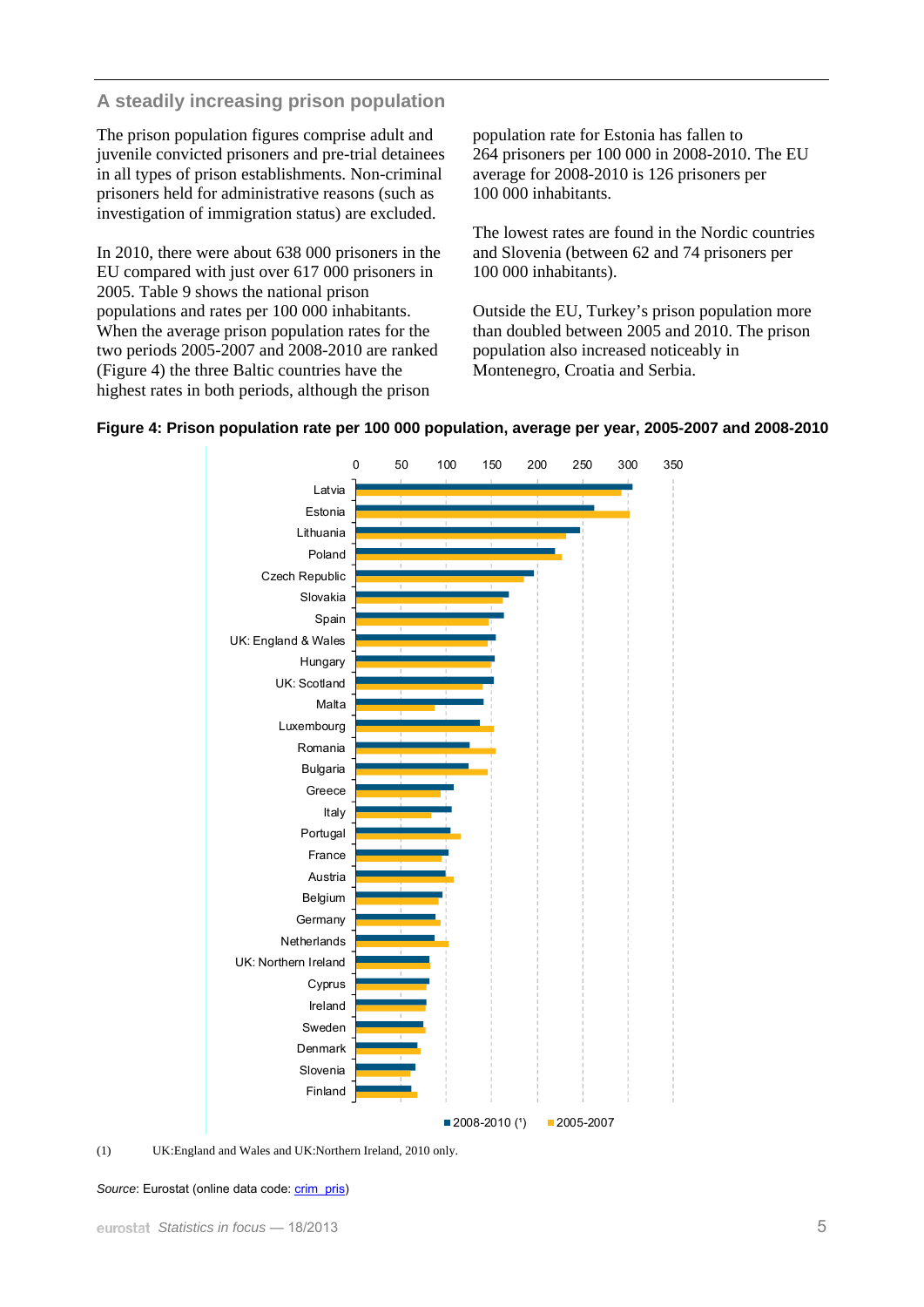### **Detailed tables**

#### **Table 1: Crimes recorded by the police: Total crime, 2004-2010**

|                       |           |               |               |                      |           |                |               |         | Index (base year 2007=100) |      |
|-----------------------|-----------|---------------|---------------|----------------------|-----------|----------------|---------------|---------|----------------------------|------|
|                       | 2004      | 2005          | 2006          | 2007                 | 2008      | 2009           | 2010          | 2008    | 2009                       | 2010 |
| Belgium               | 993 265   | 982 215       | 1 004 097     | 1 0 1 6 4 4 1        | 1 022 682 | 1 046 442      | 1 050 235     | 101     | 103                        | 103  |
| <b>Bulgaria</b>       | 142 093   | 137 800       | 136 410       | 134 685              | 126 673   | 138 105        | 147 025       | 94      | 103                        | 109  |
| <b>Czech Republic</b> | 351 629   | 344 060       | 336 446       | 357 391              | 343 799   | 332 829        | 313 387       | 96      | 93                         | 88   |
| Denmark               | 474 419   | 432 704       | 425 093       | 445 271              | 476 953   | 491792         | 471 088       | 107     | 110                        | 106  |
| Germany               | 6633156   | 6 391 715     | 6 304 223     | 6 284 661            | 6 114 128 | 6 0 54 3 30    | 5933278       | 97      | 96                         | 94   |
| Estonia $(1)$         | 53 048    | 52916         | 51 834        | 50 375               | 50 977    | 48 359         | 48 340        | 101     | 96                         | 96   |
| Ireland               | 99 244    | 102 206       | 103 178       | $\ddot{\phantom{a}}$ |           | ÷              |               |         | $\ddot{\phantom{a}}$       |      |
| Greece                | 405 627   | 455 952       | 463 750       | 423 422              | 417 391   | 386 893        | 333 988       | 99      | 91                         | 79   |
| Spain $(2)$           | 2 141 295 | 2 2 3 0 9 0 6 | 2 2 6 7 1 1 4 | 2 309 859            | 2 396 890 | 2 339 203      | 2 2 9 7 4 8 4 | ÷       | þ                          |      |
| France                | 3 825 442 | 3775838       | 3725588       | 3 589 293            | 3 558 329 | 3 5 21 2 5 6   | ÷             | 99      | 98                         | ÷    |
| Italy $(3)$           | 2 417 716 | 2 579 124     | 2771490       | 2 933 146            | 2709888   | 2 629 831      | 2 621 019     | 92      | 90                         | 89   |
| Cyprus                | 7615      | 7 2 1 2       | 7917          | 7 5 5 6              | 7 3 4 1   | 7 104          | 8 3 8 7       | 97      | 94                         | 111  |
| Latvia $(4)$          | 62 173    | 51 435        | 62 328        | 55 620               | 57 475    | 56748          | 51 108        | 103     | 102                        | 92   |
| Lithuania             | 84 136    | 82 074        | 75 4 74       | 67 990               | 71972     | 76 291         | 70 618        | 106     | 112                        | 104  |
| Luxembourg            | 26 907    | 25 3 21       | 25913         | 28 25 2              | 28 210    | 32 378         | 30 532        | 100     | 115                        | 108  |
| Hungary               | 418 833   | 436 522       | 425 941       | 426 914              | 408 407   | 394 034        | 447 186       | 96      | 92                         | 105  |
| Malta                 | 18 384    | 18 580        | 16 527        | 15 005               | 13803     | 11 953         | 13 29 6       | 92      | 80                         | 89   |
| Netherlands (5)       | 1 319 482 | 1 341 950     | 1 304 325     | 1 292 820            | 1 266 165 | 1 243 285      | 1 192 640     | 98      | 96                         | 92   |
| Austria               | 643 648   | 605 272       | 589 495       | 594 240              | 572 695   | 591 597        | 535 745       | 96      | 100                        | 90   |
| Poland                | 1461217   | 1 379 962     | 1 287 918     | 1 152 993            | 1 082 057 | 1 129 577      | 1 151 157     | 94      | 98                         | 100  |
| Portugal              | 416 420   | 392 714       | 399 563       | 398 575              | 430 486   | 426 040        | 422 587       | 108     | 107                        | 106  |
| Romania               | 231 637   | 208 239       | 232 659       | 281 457              | 289 331   | 299 889        | 292 682       | 103     | 107                        | 104  |
| Slovenia              | 86 568    | 84 379        | 90 354        | 88 197               | 81917     | 87 465         | 89 489        | 93      | 99                         | 101  |
| Slovakia              | 131 244   | 123 563       | 115 152       | 110 802              | 104 758   | 104 905        | 95 25 2       | 95      | 95                         | 86   |
| Finland $(6)$         | 445 465   | 432 302       | 416 131       | 435 824              | 440711    | 441 416        | 431 623       | 101     | ÷                          |      |
| Sw eden               | 1 248 743 | 1 241 843     | 1 224 958     | 1 306 324            | 1 377 854 | 1 405 626      | 1 370 399     | 105     | 108                        | 105  |
| UK: England & Wales   | 5 637 511 | 5 5 5 1 7 2   | 5 427 558     | 4 952 276            | 4702698   | 4 338 372      | 4 150 097     | 95      | 88                         | 84   |
| UK: Scotland $(^3)$   | 438 121   | 417 785       | 419 257       | 385 509              | 377433    | 338 028        | 323 060       | 98      | 88                         | 84   |
| UK: Northern Ireland  | 118 124   | 123 194       | 121 144       | 108 468              | 110 094   | 109 139        | 105 040       | 101     | 101                        | 97   |
| Iceland $(^{7})$      | 16 565    | 12 0 28       | 13 4 8 3      | 13 0 38              | 14 578    | 15 966         | 14 911        | 112     | 122                        |      |
| Liechtenstein         | 1 0 4 3   | 1 0 5 9       | 1 1 8 9       | 1075                 | 1 1 1 2   | 1 2 1 6        | 1 0 46        | 103     | 113                        | 97   |
| Norw ay               | 287 821   | 275 684       | 277 016       | 271 712              | 264 199   | 277 121        | 270 656       | 97      | 102                        | 100  |
| Sw itzerland (6)      | 389 415   | 352723        | 335 157       | 326 232              | 323 235   | 676 309        | 656 858       | 99      |                            |      |
| Montenegro            | 8 2 2 7   | 9579          | 9564          | 9 2 5 8              | 8 2 7 7   | 8 1 0 1        | 6 9 9 4       | 89      | 88                         | 76   |
| Croatia               | 85 416    | 79 946        | 81 049        | 75 857               | 74 571    | 73 497         | 73 328        | 98      | 97                         | 97   |
| FYR of Macedonia      | 22 663    | 22 634        | 22 0 24       | 26 224               | 28 3 27   | $\ddot{\cdot}$ | ÷             | 108     | $\ddot{\cdot}$             | ÷    |
| Serbia                | 99 866    | 102 093       | 99 244        | 104 862              | 106 031   | 102 369        | 101 132       | 101     | 98                         | 96   |
| Turkey (8)            | 507 539   | 667820        | 975 118       | 970 554              | 1012291   | 1 288 085      | 1 521 723     | 104     | 133                        | 157  |
| Albania               |           | ÷             | ÷             | ÷                    | 58 063    |                | ÷             | $\cdot$ | ċ                          |      |
| Bosnia & Herzegovina  | ÷         |               |               | $\ddot{\phantom{a}}$ |           | ÷              |               | ÷       |                            |      |
| Kosovo                | $\cdot$   | $\cdot$       |               |                      | 36 196    | 33 131         | 36 822        | $\cdot$ | $\ddot{\phantom{0}}$       |      |

(1) 2006, break in series.

(2) 2005 and 2008, break in series.

(3) 2004, break in series.

(4) 2004, 2005 and 2006, break in series.

(3) 2004, break in series.<br>
(4) 2004, break in series.<br>
(4) 2005, break in series.<br>
(6) 2005, break in series.<br>
(7) 2005 and 2010, break<br>
(8) 2005 and 2006, break

2009, break in series.

(7) 2005 and 2010, break in series.

(8) 2005 and 2006, break in series.

Source: Eurostat (online data code: *crim\_gen*)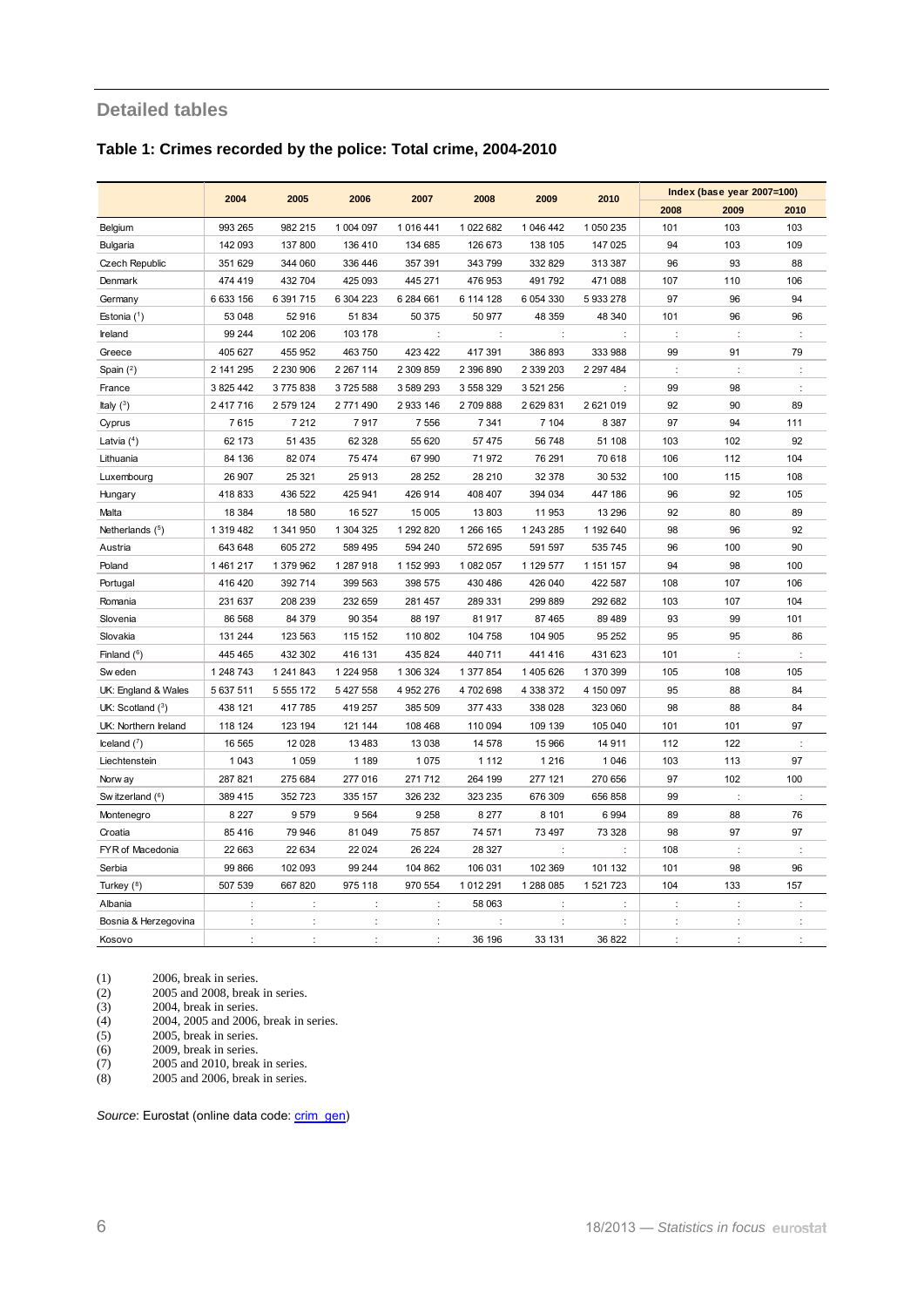#### **Table 2: Crimes recorded by the police: Violent crime, 2004-2010**

|                       | 2004                 | 2005                 | 2006                 | 2007      | 2008                 | 2009                 | 2010    |                | Index (base year 2007=100) |                      |
|-----------------------|----------------------|----------------------|----------------------|-----------|----------------------|----------------------|---------|----------------|----------------------------|----------------------|
|                       |                      |                      |                      |           |                      |                      |         | 2008           | 2009                       | 2010                 |
| Belgium               | 109 007              | 111 277              | 113 674              | 115 336   | 119 355              | 121 902              | 122 520 | 103            | 106                        | 106                  |
| <b>Bulgaria</b>       | 11 284               | 10 623               | 8766                 | 8696      | 8538                 | 9 2 2 9              | 9051    | 98             | 106                        | 104                  |
| <b>Czech Republic</b> | 24 0 25              | 22 0 79              | 19 4 54              | 19 976    | 18 187               | 17 367               | 18 659  | 91             | 87                         | 93                   |
| Denmark               | 19 443               | 19 135               | 19670                | 20 673    | 24 9 28              | 26 320               | 26 434  | 121            | 127                        | 128                  |
| Germany               | 211 172              | 212 832              | 215 471              | 217923    | 210 885              | 208 446              | 201 243 | 97             | 96                         | 92                   |
| Estonia $(1)$         | 3 2 8 7              | 4755                 | 5 1 5 4              | 5834      | 9082                 | 7406                 | 5 3 4 7 | ÷              | ÷                          |                      |
| Ireland $(^2)$        | 9615                 | 9414                 | 9920                 | 10 188    | 10806                | 10 792               | 12 139  | 106            | 106                        | 119                  |
| Greece                | 10 145               | 10 271               | 10 4 27              | 10 851    | 11 2 20              | 12 242               | 12 287  | 103            | 113                        | 113                  |
| Spain $(3)$           | 108 820              | 112 426              | 114 205              | 113 473   | 116 324              | 113 060              | 106 509 | ÷              | ÷                          | $\ddot{\cdot}$       |
| France                | 292 088              | 307 501              | 326 065              | 324 765   | 331778               | 341 942              | 351 071 | 102            | 105                        | 108                  |
| Italy $(4)$           | 131 764              | 136 322              | 145 209              | 153 997   | 146 598              | 131 610              | 127 736 | 95             | 85                         | 83                   |
| Cyprus                | 383                  | 325                  | 319                  | 301       | 319                  | 452                  | ÷       | 106            | 150                        | ÷                    |
| Latvia $(5)$          | 3 3 6 6              | 2879                 | 2750                 | 1919      | 1928                 | 1866                 | 1414    | 100            | 97                         | 74                   |
| Lithuania $(4)$       | 6566                 | 6561                 | 5498                 | 4 7 5 4   | 4 3 7 2              | 4 2 0 4              | 3703    | 92             | 88                         | 78                   |
| Luxembourg            | 2 4 3 3              | 2 3 6 7              | 2471                 | 3 2 3 3   | 3 1 9 7              | 3 2 6 4              | 3 3 1 9 | 99             | 101                        | 103                  |
| Hungary               | 33 364               | 32 760               | 29 7 28              | 29 645    | 33 035               | 32 046               | 38 445  | 111            | 108                        | 130                  |
| Malta                 | 406                  | 403                  | 390                  | 422       | 382                  | 376                  | 372     | 91             | 89                         | 88                   |
| Netherlands $(^6)$    | 109 887              | 122 690              | 123 680              | 125 055   | 120 035              | 117 730              | 112 695 | 96             | 94                         | 90                   |
| Austria               | 41 044               | 42 928               | 43 316               | 46 217    | 47 034               | 47 602               | 44 618  | 102            | 103                        | 97                   |
| Poland                | 74 614               | 68 141               | 61 399               | 54 629    | 52 122               | 51 128               | 49 194  | 95             | 94                         | 90                   |
| Portugal              | 24 266               | 23 2 32              | 24 157               | 21 7 34   | 24 4 55              | 24 4 21              | 24 251  | 113            | 112                        | 112                  |
| Romania               | 6 3 8 8              | 6469                 | 7 2 4 0              | 5 5 8 0   | 5493                 | 5 5 3 9              | 5488    | 98             | 99                         | 98                   |
| Slovenia              | 2928                 | 2856                 | 3 0 6 9              | 3 0 8 7   | 2638                 | 2 8 0 4              | 2776    | 85             | 91                         | 90                   |
| Slovakia (6)          | 13 755               | 13 575               | 11 584               | 10 274    | 9669                 | 8 9 6 3              | 8 0 9 4 | 94             | 87                         | 79                   |
| Finland $(^{7})$      | 36 450               | 37 105               | 38 0 37              | 41 664    | 42 215               | 39 598               | 39 640  | 101            | $\cdot$                    | $\cdot$              |
| Sw eden               | 86 107               | 94 205               | 98 154               | 104 627   | 108 448              | 111 703              | 113 262 | 104            | 107                        | 108                  |
| UK: England & Wales   | 1 201 967            | 1 219 861            | 1 205 065            | 1 099 771 | 1 035 035            | 1 000 845            | 953 047 | 94             | 91                         | 87                   |
| UK: Scotland (4)      | 27 400               | 26 558               | 27 618               | 25 182    | 24 777               | 21 632               | 21 499  | 98             | 86                         | 85                   |
| UK: Northern Ireland  | 32 814               | 34 7 1 7             | 35 623               | 32 986    | 33 039               | 33 380               | 33 033  | 100            | 101                        | 100                  |
| Iceland               | t                    | t                    | t                    | ÷         | $\ddot{\phantom{a}}$ | $\ddot{\phantom{a}}$ | t       | ÷              | ÷                          |                      |
| Liechtenstein         | 96                   | 107                  | 88                   | 86        | 93                   | 95                   | 86      | 108            | 110                        | 100                  |
| Norw ay $(^8)$        | 21 360               | 21 381               | 22 591               | 23 205    | 23 848               | 24 261               | 24 222  | 103            | 105                        | 104                  |
| Sw itzerland (7)      | 11 917               | 11 544               | 12784                | 13 537    | 12 560               | 15 360               | 14 105  | ÷              | ÷                          | ÷                    |
| Montenegro (6)        | 4 2 8 1              | 249                  | 280                  | 271       | 300                  | 362                  | 352     | 111            | 134                        | 130                  |
| Croatia               | 11 292               | 12 4 0 5             | 13 2 35              | 12 966    | 12 985               | 12 2 2 0             | 11 038  | 100            | 94                         | 85                   |
| FYR of Macedonia      | 1 0 9 4              | 1 1 3 3              | 993                  | 1 0 3 7   | 905                  |                      | ÷       | 87             | ÷                          | ÷                    |
| Serbia                | 27 950               | 29 068               | 28 864               | 29 316    | 29 582               | 32 061               | 32 167  | 101            | 109                        | 110                  |
| Turkey $(9)$          | 108 371              | 125 467              | 165 119              | 138 576   | 167 122              | 206 724              | 234 707 | 121            | 149                        | 169                  |
| Albania               | $\ddot{\phantom{a}}$ | $\ddot{\phantom{a}}$ | $\ddot{\phantom{a}}$ | ÷         | 241                  | ÷                    | t       | $\ddot{\cdot}$ | ÷                          | $\ddot{\phantom{a}}$ |
| Bosnia & Herzegovina  | $\cdot$              | ÷                    | ÷                    | ÷         | 1510                 | 1841                 | ÷       | ÷              | $\cdot$                    | ÷                    |
| Kosovo                | t                    | t                    | t                    | ÷         | 17 186               | 16 199               | 18 161  | ÷              | ÷                          | ÷                    |

(1) 2006, 2008 and 2009, break in series. (1) 2006, 2008 and 2009, break in s<br>
(2) 2007, break in series.<br>
(3) 2005 and 2008, break in series.<br>
(4) 2004, break in series.<br>
2004, 2005 and 2006, break in s

(2) 2007, break in series.

(4) 2004, break in series.

(5) 2004, 2005 and 2006, break in series.

(6) 2005, break in series.

(8) 2006, break in series.

(7) 2009, break in series.<br>
(8) 2006, break in series.<br>
(9) 2005 and 2006, break (9) 2005 and 2006, break in series.

Source: Eurostat (online data code: *crim\_gen*)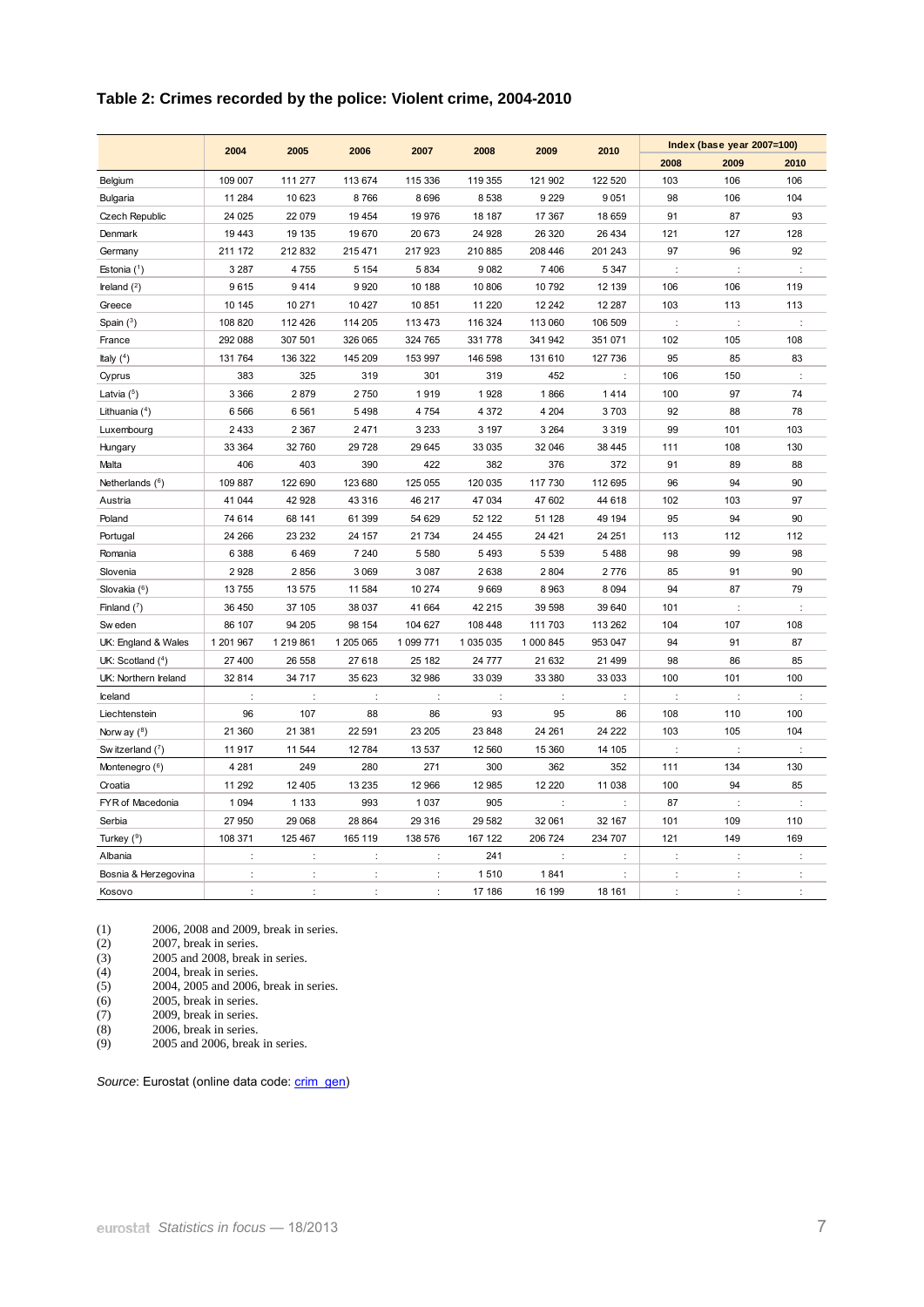#### **Table 3: Crimes recorded by the police: Homicide, 2004-2010**

|                      | 2004                 | 2005                    | 2006        | 2007           | 2008           | 2009                 | 2010           | Rate per 100 000 inhabitants<br>average per year |               |
|----------------------|----------------------|-------------------------|-------------|----------------|----------------|----------------------|----------------|--------------------------------------------------|---------------|
|                      |                      |                         |             |                |                |                      |                | 2005-2007 (1)                                    | 2008-2010 (2) |
| Belgium              | 266                  | 219                     | 220         | 211            | 202            | 186                  | 184            | 2.06                                             | 1.77          |
| <b>Bulgaria</b>      | 240                  | 196                     | 183         | 169            | 172            | 150                  | 147            | 2.37                                             | 2.06          |
| Czech Republic       | 134                  | 108                     | 130         | 126            | 114            | 112                  | 103            | 1.18                                             | 1.05          |
| Denmark              | 60                   | 70                      | 45          | 76             | 79             | 79                   | 62             | 1.17                                             | 1.33          |
| Germany              | 868                  | 869                     | 808         | 757            | 722            | 706                  | 690            | 0.98                                             | 0.86          |
| Estonia $(^3)$       | 91                   | 113                     | 91          | 93             | 84             | 70                   | 70             | 6.85                                             | 5.57          |
| Ireland $(4)$        | 45                   | 65                      | 70          | 85             | 55             | 60                   | 58             | 1.97                                             | 1.30          |
| Greece               | 111                  | 132                     | 110         | 128            | 139            | 144                  | 176            | 1.11                                             | 1.36          |
| Spain $(5)$          | 520                  | 518                     | 476         | 482            | 414            | 412                  | 401            | 1.12                                             | 0.89          |
| France               | 990                  | 976                     | 879         | 826            | 839            | 682                  | 675            | 1.41                                             | 1.14          |
| Italy $(^6)$         | 767                  | 648                     | 663         | 685            | 654            | 626                  | 567            | 1.13                                             | 1.03          |
| Cyprus               | 15                   | 15                      | 12          | 11             | 9              | 16                   | $\overline{7}$ | 1.66                                             | 1.33          |
| Latvia $(^{7})$      | 199                  | 127                     | 148         | 117            | 119            | 109                  | 82             | $\ddot{\cdot}$                                   | $\vdots$      |
| Lithuania            | 356                  | 404                     | 302         | 284            | 304            | 252                  | 217            | 9.69                                             | 7.70          |
| Luxembourg           | $\overline{2}$       | $\overline{\mathbf{4}}$ | 9           | $\overline{7}$ | $\overline{7}$ | 5                    | 8              | 1.42                                             | 1.35          |
| Hungary              | 209                  | 164                     | 175         | 137            | 147            | 139                  | 132            | 1.57                                             | 1.39          |
| Malta                | $\overline{7}$       | 4                       | 0           | $\overline{4}$ | $\,6$          | 4                    | 4              | 0.66                                             | 1.13          |
| Netherlands (5)      | 191                  | 174                     | 128         | 143            | 150            | 154                  | 144            | 0.91                                             | 0.91          |
| Austria              | 59                   | 54                      | 60          | 45             | 46             | 43                   | 56             | 0.64                                             | 0.58          |
| Poland               | 633                  | 555                     | 490         | 525            | 460            | 493                  | 436            | 1.37                                             | 1.21          |
| Portugal             | 144                  | 135                     | 155         | 185            | 124            | 130                  | 124            | 1.50                                             | 1.19          |
| Romania              | 516                  | 453                     | 438         | 416            | 470            | 397                  | 404            | 2.02                                             | 1.97          |
| Slovenia             | 29                   | 20                      | 12          | 24             | 11             | 13                   | 10             | 0.93                                             | 0.56          |
| Slovakia             | 122                  | 106                     | 89          | 89             | 94             | 84                   | 89             | 1.76                                             | 1.64          |
| Finland $(^8)$       | 144                  | 113                     | 112         | 128            | 132            | 116                  | 112            | 2.24                                             | 2.14          |
| Sw eden              | 107                  | 79                      | 88          | 107            | 77             | 93                   | 91             | 1.01                                             | 0.94          |
| UK: England & Wales  | 868                  | 764                     | 758         | 773            | 663            | 618                  | 642            | 1.43                                             | 1.17          |
| UK: Scotland         | 139                  | 101                     | 122         | 111            | 97             | 85                   | 88             | 2.18                                             | 1.74          |
| UK: Northern Ireland | 41                   | 29                      | 24          | 30             | 26             | 22                   | 28             | 1.60                                             | 1.42          |
| Iceland              | 3                    | 3                       | $\mathbf 0$ | $\overline{2}$ | $\mathbf 0$    | 1                    | $\overline{2}$ | 0.55                                             | 0.31          |
| Liechtenstein        | $\mathbf{1}$         | 0                       | 0           | $\mathbf{0}$   | $\mathbf{1}$   | $\mathbf{1}$         | $\mathbf{1}$   | 0.00                                             | 2.81          |
| Norw ay              | 36                   | 33                      | 33          | 30             | 34             | 29                   | 29             | 0.69                                             | 0.64          |
| Sw itzerland (8)     | 79                   | 75                      | 60          | 51             | 54             | 51                   | 53             | 0.83                                             | 0.67          |
| Montenegro           | 14                   | 22                      | 25          | 10             | 23             | 24                   | 15             | 3.05                                             | 2.43          |
| Croatia              | 89                   | 76                      | 75          | 66             | 74             | 56                   | 73             | 1.63                                             | 1.53          |
| FYR of Macedonia     | 49                   | 49                      | 45          | 42             | 36             |                      |                | 2.22                                             | 1.76          |
| Serbia               | 164                  | 157                     | 160         | 182            | 145            | 161                  | 123            | 2.24                                             | 1.95          |
| Turkey $(5)$         | 4 8 2 9              | 4879                    | 4 6 63      | 3 0 9 0        | 2773           | 2690                 | 2 3 4 3        | 6.69                                             | 3.64          |
| Albania              |                      | ÷                       | t           | ÷              | 139            | $\ddot{\phantom{a}}$ | t              | $\ddot{\phantom{a}}$                             | 4.38          |
| Bosnia & Herzegovina | $\ddot{\phantom{a}}$ | $\ddot{\phantom{a}}$    | ÷           | ÷              | 68             | 67                   | $\ddot{\cdot}$ | ÷                                                | 1.76          |
| Kosovo               |                      |                         |             |                | 77             | 56                   | 64             |                                                  | 3.01          |

(1) Estonia and Latvia, 2006-2007; Ireland and Serbia, 2007.

Finland and Switzerland, 2009-2010; Bosnia and Herzegovina, 2008-2009; Montenegro, 2010; the FYR of Macedonia and Albania, 2008.

(3)  $2006$  and 2008, break in series.<br>(4)  $2007$ , break in series.

2007, break in series.

 $(5)$  2005, break in series.

(6) 2004, break in series.<br>(7) 2004, 2005 and 2006.

(7) 2004, 2005 and 2006, break in series.<br>(8) 2009, break in series.

2009, break in series.

The rate per 100 000 population calculated using figures for completed homicide only. The rate for Latvia was not calculated as figures include attempted homicide.

*Source*: Eurostat (online data code: [crim\\_gen](http://ec.europa.eu/eurostat/product?mode=view&code=crim_gen) and [demo\\_r\\_d2jan\)](http://ec.europa.eu/eurostat/product?code=demo_r_d2jan&mode=view&language=en)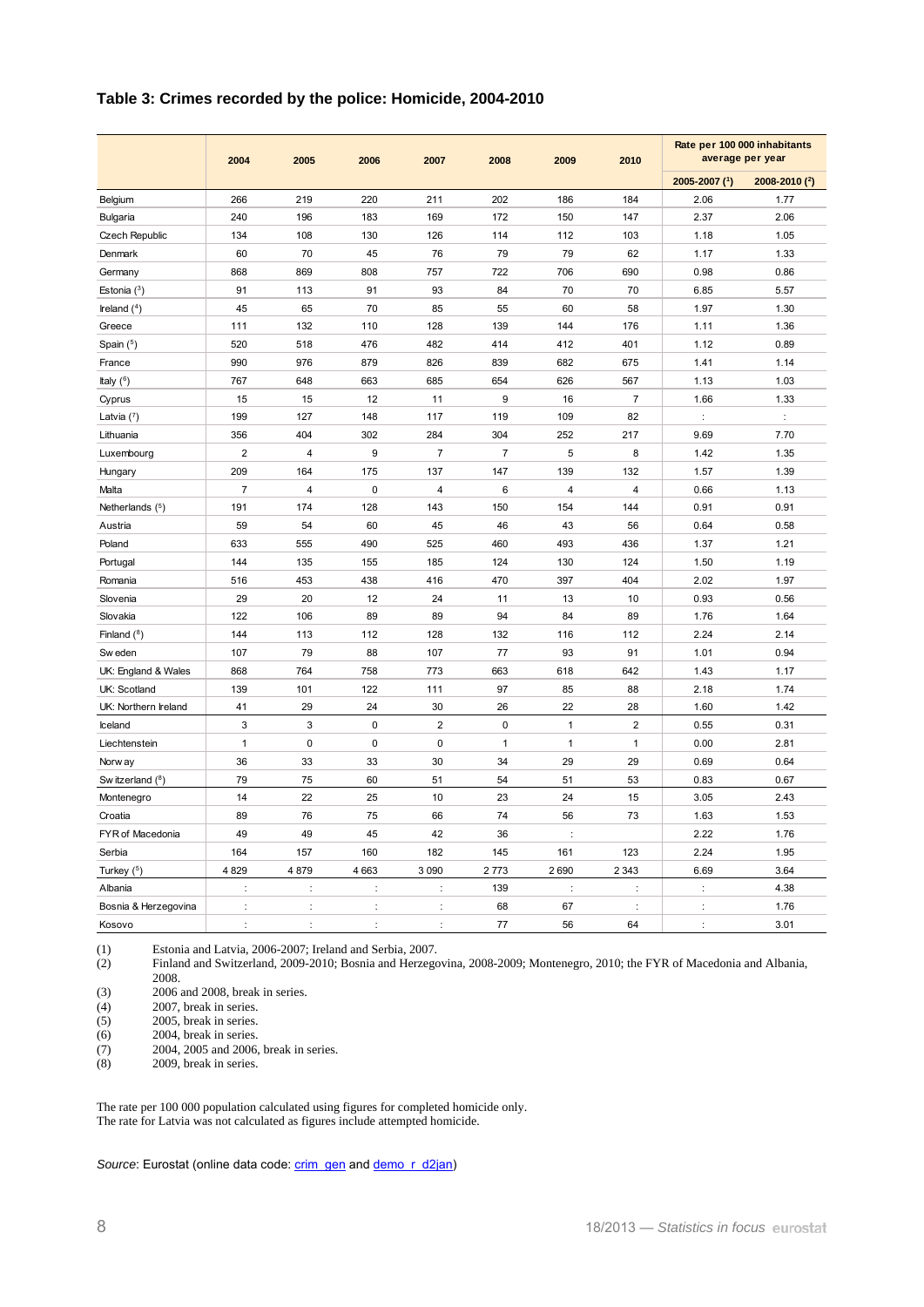#### **Table 4: Crimes recorded by the police: Robbery, 2004-2010**

|                       | 2004           | 2005                 | 2006    | 2007    | 2008         | 2009                   | 2010    |                | Index (base year 2007=100) |      |
|-----------------------|----------------|----------------------|---------|---------|--------------|------------------------|---------|----------------|----------------------------|------|
|                       |                |                      |         |         |              |                        |         | 2008           | 2009                       | 2010 |
| Belgium               | 24 211         | 23 974               | 22794   | 21 156  | 22854        | 23 560                 | 23 803  | 108            | 111                        | 113  |
| <b>Bulgaria</b>       | 4 1 3 1        | 3754                 | 2875    | 2 9 9 6 | 2868         | 3 5 9 6                | 3737    | 96             | 120                        | 125  |
| <b>Czech Republic</b> | 5931           | 5 3 6 8              | 4613    | 4 6 6 8 | 4515         | 4 5 1 5                | 3874    | 97             | 97                         | 83   |
| Denmark               | 5733           | 5 1 9 9              | 5 0 4 8 | 5784    | 10747        | 12738                  | 12 802  | 186            | 220                        | 221  |
| Germany               | 59 732         | 54 841               | 53 696  | 52 949  | 49913        | 49 317                 | 48 166  | 94             | 93                         | 91   |
| Estonia $(^1)$        | 1632           | 1 2 9 8              | 1 0 0 5 | 887     | 909          | 726                    | 599     | 102            | 82                         | 68   |
| Ireland $(2)$         | 2 4 0 6        | 2 4 7 5              | 2 1 5 1 | 2 2 7 7 | 2468         | 3 1 7 3                | t       | 108            | 139                        |      |
| Greece                | 2 3 3 9        | 2 0 8 4              | 2 4 6 3 | 2823    | 3 2 9 3      | 4715                   | 6 0 7 9 | 117            | 167                        | 215  |
| Spain $(3)$           | 88 413         | 90 104               | 90 591  | 89 884  | 92 832       | 90 407                 | 84 411  | $\ddot{\cdot}$ | ÷                          | ÷    |
| France                | 119 641        | 124 600              | 127 190 | 112 885 | 106 633      | 112 765                | 121 038 | 94             | 100                        | 107  |
| Italy $(4)$           | 66 643         | 65 7 24              | 71762   | 74 130  | 64 535       | 50 732                 | 47 996  | 87             | 68                         | 65   |
| Cyprus                | 100            | 73                   | 66      | 69      | 62           | 111                    | 156     | 90             | 161                        | 226  |
| Latvia $(5)$          | 2 4 6 7        | 2 1 6 3              | 2 2 4 8 | 1468    | 1441         | 1516                   | 1 0 7 2 | 98             | 103                        | 73   |
| Lithuania             | 5 3 2 3        | 5 2 0 6              | 4 3 4 3 | 3802    | 3 4 5 2      | 3 3 6 3                | 2 7 2 7 | 91             | 88                         | 72   |
| Luxembourg            | 339            | 351                  | 263     | 331     | 260          | 365                    | 316     | 79             | 110                        | 95   |
| Hungary               | 3 2 2 7        | 2982                 | 2709    | 3 1 1 9 | 3 1 2 8      | 3 1 5 8                | 3 3 9 6 | 100            | 101                        | 109  |
| Malta                 | 265            | 256                  | 222     | 200     | 147          | 202                    | 196     | 74             | 101                        | 98   |
| Netherlands (6)       | 17 683         | 14 615               | 12915   | 12 180  | 11 400       | 11 370                 | 10 925  | 94             | 93                         | 90   |
| Austria               | 4798           | 4770                 | 5 0 9 5 | 5036    | 4786         | 4 5 7 7                | 4 3 1 0 | 95             | 91                         | 86   |
| Poland                | 41 287         | 36 347               | 29 4 72 | 22 766  | 21 085       | 20 583                 | 19 359  | 93             | 90                         | 85   |
| Portugal              | 21 051         | 20 183               | 20 870  | 18 427  | 20 807       | 20 460                 | 20 4 23 | 113            | 111                        | 111  |
| Romania               | 3 0 8 7        | 3 3 2 6              | 4 0 7 8 | 2 4 9 6 | 2464         | 2 5 4 1                | 2 4 8 4 | 99             | 102                        | 100  |
| Slovenia              | 398            | 429                  | 525     | 450     | 386          | 481                    | 463     | 86             | 107                        | 103  |
| Slovakia              | 2 1 5 6        | 1919                 | 1594    | 1429    | 1371         | 1 3 5 8                | 1 1 8 8 | 96             | 95                         | 83   |
| Finland $(7)$         | 2017           | 1814                 | 1700    | 1784    | 1696         | 1640                   | 1 508   | 95             |                            | ÷    |
| Sw eden               | 8 5 9 0        | 9 3 9 8              | 8584    | 8673    | 8 9 0 9      | 9570                   | 9 2 1 9 | 103            | 110                        | 106  |
| UK: England & Wales   | 91 010         | 98 198               | 101 376 | 84 773  | 80 130       | 75 105                 | 76 189  | 95             | 89                         | 90   |
| UK: Scotland $(4)$    | 3736           | 3553                 | 3578    | 3 0 6 4 | 2963         | 2496                   | 2 5 5 7 | 97             | 81                         | 83   |
| UK: Northern Ireland  | 1487           | 1744                 | 1574    | 1 1 4 3 | 1 2 8 3      | 1 2 7 6                | 1 3 0 6 | 112            | 112                        | 114  |
| Iceland               | 35             | 49 $(6)$             | 50      | 42      | 43           | 60                     | 42      | 102            | 143                        | 100  |
| Liechtenstein         | $\overline{2}$ | $\mathbf{1}$         | 4       | 5       | $\mathbf{1}$ | $\overline{2}$         | 2       | 20             | 40                         | 40   |
| Norw ay               | 1596           | 1448                 | 1 3 8 8 | 1464    | 1598         | 1776                   | 1687    | 109            | 121                        | 115  |
| Sw itzerland $(^7)$   | 4749           | 3977                 | 4 0 8 8 | 4481    | 4 2 2 0      | 3530                   | 2853    | 94             |                            |      |
| Montenegro (6)        | 4 2 3 9        | 86                   | 80      | 67      | 84           | 142                    | 137     | 125            | 212                        | 204  |
| Croatia               | 1622           | 1560                 | 1445    | 1 2 7 2 | 1 2 5 9      | 1411                   | 1 2 4 5 | 99             | 111                        | 98   |
| FYR of Macedonia      | 783            | 709                  | 503     | 521     | 458          | $\ddot{\phantom{a}}$ : | ÷       | 88             | $\sim$                     | ÷    |
| Serbia                | 22 893         | 23 854               | 23 785  | 24 27 2 | 24 7 1 7     | 27 285                 | 27 660  | 102            | 112                        | 114  |
| Turkey $(5)$          | 10 864         | 15 147               | 21 609  | 12 657  | 8876         | 8693                   | 8575    | 70             | 69                         | 68   |
| Albania               | ÷              | ÷                    | ÷       | ÷       | 50           | - 11                   | ÷       | $\ddot{\cdot}$ | ÷                          | ÷    |
| Bosnia & Herzegovina  | ÷              | $\ddot{\phantom{a}}$ | ÷       | ÷       | 1 3 6 3      | 1727                   | ÷       | ÷              | $\ddot{\cdot}$             | ÷    |
| Kosovo                | ÷              | ÷                    | ÷       | ÷.      | 452          | 174                    | 544     | ÷              | ÷                          | ÷    |

(1) 2006, break in series.<br>
(2) 2007, break in series.<br>
(3) 2005 and 2008, break (2) 2007, break in series.

(3) 2005 and 2008, break in series.

(4) 2004, break in series.

(5) 2004, 2005 and 2006, break in series.

(6) 2005, break in series.

(7) 2009, break in series.

Source: Eurostat (online data code: *[crim\\_gen\)](http://ec.europa.eu/eurostat/product?mode=view&code=crim_gen)*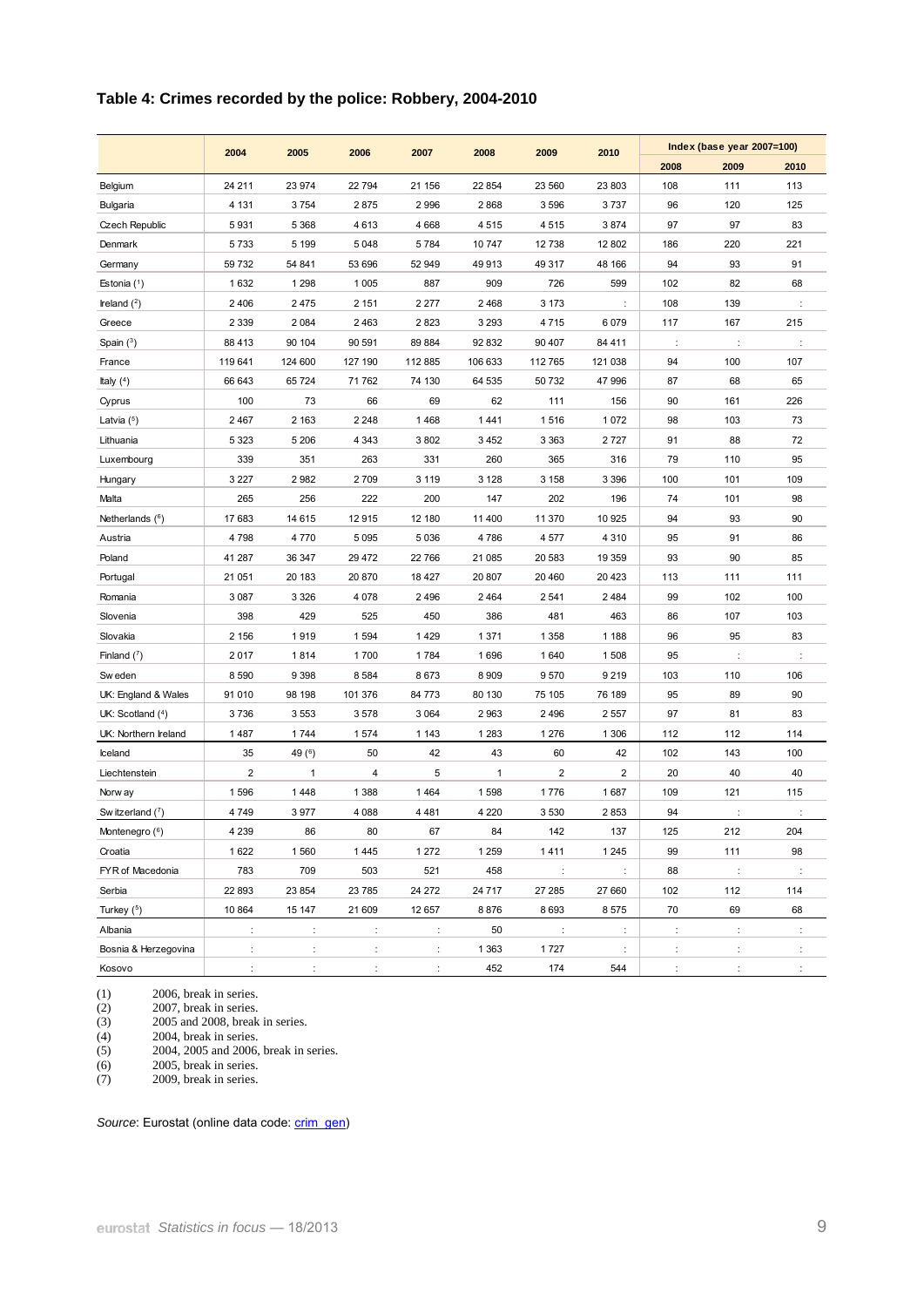#### **Table 5: Crimes recorded by the police: Domestic burglary, 2004-2010**

|                       | 2004                 | 2005    | 2006    | 2007    | 2008    | 2009                 | 2010    |         | Index (base year 2007=100) |         |
|-----------------------|----------------------|---------|---------|---------|---------|----------------------|---------|---------|----------------------------|---------|
|                       |                      |         |         |         |         |                      |         | 2008    | 2009                       | 2010    |
| Belgium               | 57 478               | 56 969  | 63 4 69 | 62 814  | 63788   | 69 430               | 68 298  | 102     | 111                        | 109     |
| <b>Bulgaria</b>       | 25 5 65              | 22 379  | 23 4 60 | 22 208  | 19980   | 23 682               | 24 005  | 90      | 107                        | 108     |
| <b>Czech Republic</b> | 11 670               | 10 361  | 9603    | 9 1 6 3 | 9 1 1 1 | 9616                 | 10 091  | 99      | 105                        | 110     |
| Denmark               | 32 956               | 29 4 39 | 31 204  | 36 342  | 43 974  | 48 670               | 44 788  | 121     | 134                        | 123     |
| Germany               | 124 155              | 109 736 | 106 107 | 109 128 | 108 284 | 113 800              | 121 347 | 99      | 104                        | 111     |
| Estonia               | 5752                 | 4766    | 3928    | 3 0 9 6 | 3 3 2 1 | 3 0 27               | 3 1 9 6 | 107     | 98                         | 103     |
| Ireland $(^1)$        | 24 913               | 26 381  | 24 788  | 23 603  | 24 683  | 26 911               | 25 4 20 | 105     | 114                        | 108     |
| Greece                | 26 489               | 37 595  | 42 069  | 49 886  | 59 027  | 63 928               | 80 854  | 118     | 128                        | 162     |
| Spain $(2)$           | 81 552               | 81 495  | 80 981  | 72 723  | 93 880  | 97 834               | 111 656 |         | d                          |         |
| France                | 202 880              | 181 503 | 177 840 | 165 780 | 166 250 | 179 408              | 186 524 | 100     | 108                        | 113     |
| Italy                 | 112 112              | 122 250 | 143 726 | 169 367 | 153 080 | 152 804              | 171 269 | 90      | 90                         | 101     |
| Cyprus                | 3311                 | 2812    | 3 0 8 4 | 2656    | 2576    | 2 4 4 3              | 3 2 3 2 | 97      | 92                         | 122     |
| Latvia $(3)$          | 6 0 3 1              | 4 3 1 0 | 4 6 24  | 3654    | 3538    | 4 1 3 3              | 4 1 9 4 | 97      | 113                        | 115     |
| Lithuania             | 9 1 7 4              | 7 0 6 5 | 6637    | 5516    | 6076    | 5799                 | 4 9 0 5 | 110     | 105                        | 89      |
| Luxembourg            | 2 100                | 1486    | 1838    | 2 0 3 0 | 1731    | 1843                 | 1 4 8 7 | 85      | 91                         | 73      |
| Hungary               | 18 671               | 17786   | 16856   | 17415   | 16 4 55 | 16 200               | 19865   | 94      | 93                         | 114     |
| Malta                 | 782                  | 1 1 1 3 | 856     | 735     | 674     | 667                  | 703     | 92      | 91                         | 96      |
| Netherlands $(4)$     | 95 952               | 93 310  | 93 185  | 87 355  | 89 185  | 93 300               | 102 795 | 102     | 107                        | 118     |
| Austria               | 20 276               | 21 227  | 18 945  | 20 040  | 18 648  | 21 248               | 15747   | 93      | 106                        | 79      |
| Poland                | 66 795               | 59 325  | 46 610  | 37 644  | 31 481  | 32 977               | 37 941  | 84      | 88                         | 101     |
| Portugal              | 22 587               | 21 840  | 23 3 14 | 22 3 24 | 29 655  | 26 027               | 26 641  | 133     | 117                        | 119     |
| Romania               | 10 002               | 9 1 3 5 | 9 1 6 5 | 10 829  | 10 285  | 11 574               | 14 197  | 95      | 107                        | 131     |
| Slovenia              | 2750                 | 2 2 8 6 | 2 2 2 0 | 2 2 8 2 | 2036    | 2 2 3 1              | 2 5 6 3 | 89      | 98                         | 112     |
| Slovakia              | 3 0 2 3              | 2809    | 2 6 0 2 | 2437    | 2 1 1 8 | 2 3 3 0              | 1876    | 87      | 96                         | 77      |
| Finland $(^5)$        | 7 9 0 1              | 7 2 8 1 | 5923    | 6532    | 5978    | 6497                 | 6 4 5 3 | 92      |                            |         |
| Sw eden               | 17 573               | 16 654  | 15 005  | 16 936  | 18 176  | 20 4 63              | 19774   | 107     | 121                        | 117     |
| UK: England & Wales   | 321 507              | 300 517 | 292 260 | 280 696 | 284 431 | 268 606              | 258 165 | 101     | 96                         | 92      |
| UK: Scotland          | 23 613               | 21 232  | 20 4 29 | 17 4 65 | 17 223  | 16 727               | 17657   | 99      | 96                         | 101     |
| UK: Northern Ireland  | 7 3 0 2              | 7 2 5 5 | 6831    | 6712    | 7 3 5 0 | 7 2 6 9              | 7081    | 110     | 108                        | 105     |
| $l$ celand $(4)$      | 2769                 | 2 2 4 4 | 2 3 6 5 | 2 2 7 7 | 2731    | 3524                 | 2866    | 120     | 155                        | 126     |
| Liechtenstein         | 121                  | 97      | 120     | 102     | 93      | 168                  | 118     | 91      | 165                        | 116     |
| Norw ay               | 8613                 | 8 1 3 6 | 7 2 6 8 | 6777    | 8 1 2 5 | 9 0 3 5              | 7 2 8 4 | 120     | 133                        | 107     |
| Sw itzerland (5)      | 70 370               | 61 194  | 56 706  | 57 493  | 55 688  | 25 393               | 24 119  | 97      | t                          |         |
| Montenegro            |                      | t       |         | t       |         |                      |         | t       | t                          |         |
| Croatia               | 3734                 | 3 3 9 6 | 2981    | 3 0 9 4 | 2714    | 2777                 | 3 104   | 88      | 90                         | 100     |
| FYR of Macedonia      | 1 2 7 5              | 1 1 4 6 | 1 3 6 7 | 1 5 9 0 | 1 3 4 6 | t                    |         | 85      | ÷                          |         |
| Serbia                | 7611                 | 7738    | 6 2 2 4 | 6 184   | 6 3 5 3 | 6 1 2 1              | 6849    | 103     | 99                         | 111     |
| Turkey (6)            | 36 935               | 58 062  | 90 150  | 73 727  | 69792   | 80 973               | 90 103  | 95      | 110                        | 122     |
| Albania               | $\ddot{\phantom{a}}$ | ÷       | ÷       | ÷       | 30      | ÷                    | ÷       | ÷       | ÷                          | ÷       |
| Bosnia & Herzegovina  |                      | ł,      |         |         |         | $\ddot{\phantom{0}}$ |         |         | ł                          |         |
| Kosovo                | ÷                    | ÷       | ÷       |         | 3959    | 3581                 | 4 4 8 5 | $\cdot$ | ċ                          | $\cdot$ |

(1) 2007, break in series.

(2) 2005 and 2008, break in series.

(2) 2005 and 2008, break in series.<br>
(3) 2004, 2005 and 2006, break in series.<br>
(4) 2005, break in series.<br>
(5) 2009, break in series.

2005, break in series. 2009, break in series.

(6) 2005 and 2006, break in series.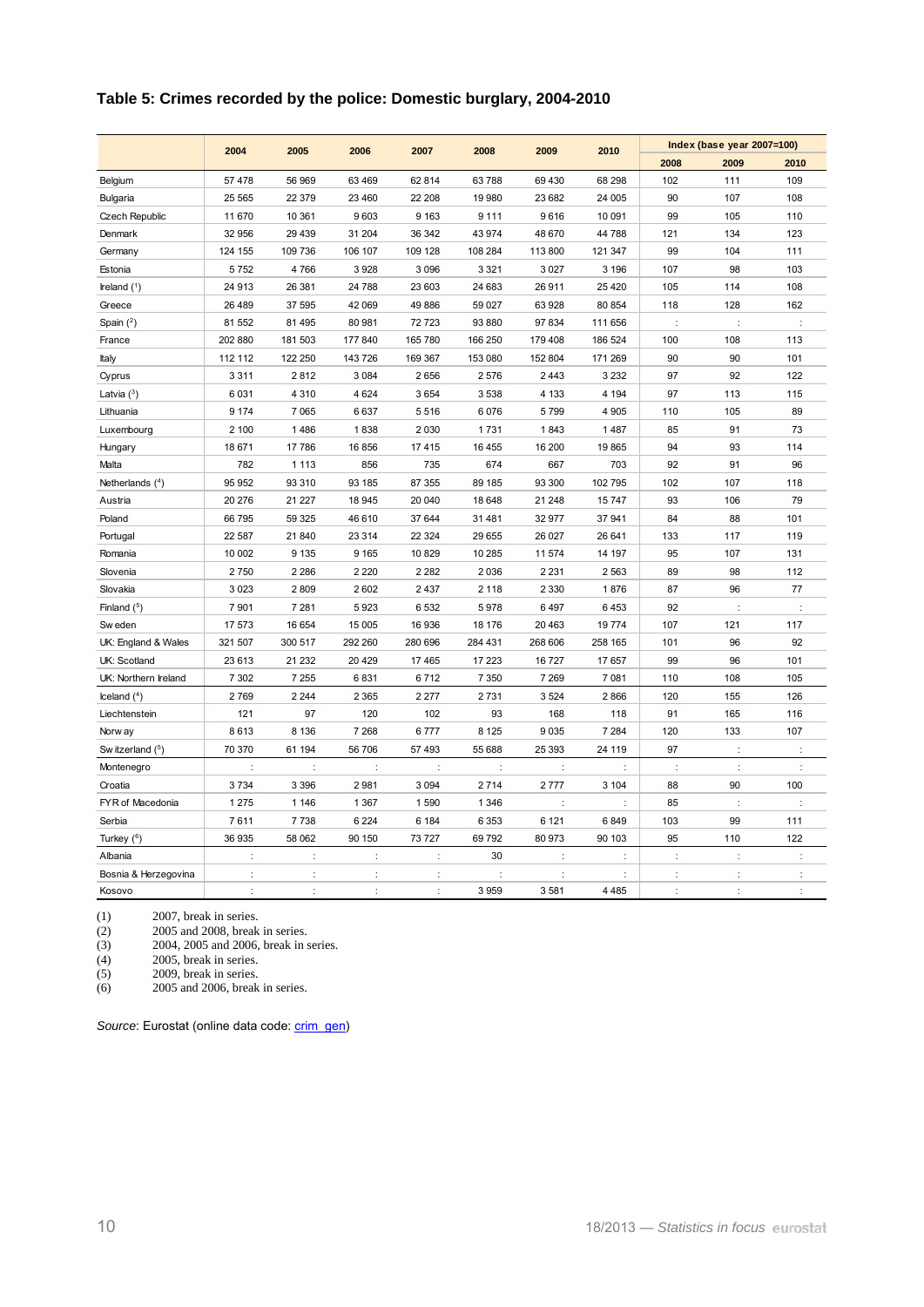#### **Table 6: Crimes recorded by the police: Theft of a motor vehicle, 2004-2010**

|                      | 2004           | 2005                 | 2006           | 2007           | 2008           | 2009                 | 2010    |                      | Index (base year 2007=100) |                      |
|----------------------|----------------|----------------------|----------------|----------------|----------------|----------------------|---------|----------------------|----------------------------|----------------------|
|                      |                |                      |                |                |                |                      |         | 2008                 | 2009                       | 2010                 |
| Belgium              | 29 842         | 26 721               | 26 695         | 24 850         | 23 258         | 21879                | 19816   | 94                   | 88                         | 80                   |
| <b>Bulgaria</b>      | 1 2 6 8        | 785                  | 640            | 448            | 430            | 388                  | 486     | 96                   | 87                         | 108                  |
| Czech Republic       | 24 230         | 23 040               | 20 996         | 20 329         | 18793          | 14 770               | 13 109  | 92                   | 73                         | 64                   |
| Denmark              | 31 525         | 25 887               | 25 183         | 25 868         | 26 804         | 25 236               | 20745   | 104                  | 98                         | 80                   |
| Germany              | 107 920        | 96 451               | 90 224         | 92 628         | 89036          | 87 693               | 83 4 80 | 96                   | 95                         | 90                   |
| Estonia              | 1840           | 1929                 | 1 2 3 9        | 1 0 0 7        | 1 0 3 5        | 934                  | 870     | 103                  | 93                         | 86                   |
| Ireland $(1)$        | 14 3 69        | 14 199               | 13 661         | 13 5 31        | 14 307         | 13 129               | 11 4 10 | 106                  | 97                         | 84                   |
| Greece $(2)$         | 5 5 6 8        | 17 552               | 20 216         | 22 516         | 23 550         | 26 711               | 27 587  | 105                  | 119                        | 123                  |
| Spain $(3)$          | 126 902        | 120 946              | 117 663        | 107 786        | 96 100         | 78 224               | 65 948  | ÷                    | ÷                          | ÷                    |
| France               | 285 680        | 260 538              | 243 153        | 224 658        | 211 484        | 207 947              | 195 196 | 94                   | 93                         | 87                   |
| Italy $(4)$          | 270 129        | 265 975              | 280 167        | 277 549        | 229 961        | 213 407              | 197 583 | 83                   | 77                         | 71                   |
| Cyprus               | 1475           | 1610                 | 1780           | 2 0 2 5        | 1786           | 2 170                | 2418    | 88                   | 107                        | 119                  |
| Latvia $(5)$         | 2 9 6 0        | 2023                 | 2 1 6 8        | 1729           | 1868           | 1825                 | 1 2 5 1 | 108                  | 106                        | 72                   |
| Lithuania            | 6 3 3 0        | 4 5 4 1              | 3 4 6 0        | 2848           | 2553           | 1967                 | 2 0 6 0 | 90                   | 69                         | 72                   |
| Luxembourg           | 526            | 464                  | 523            | 454            | 343            | 365                  | 357     | 76                   | 80                         | 79                   |
| Hungary              | 10 969         | 10770                | 10 058         | 15 017         | 10 109         | 9676                 | 8624    | 67                   | 64                         | 57                   |
| Malta                | 798            | 672                  | 584            | 388            | 398            | 401                  | 372     | 103                  | 103                        | 96                   |
| Netherlands $(2)$    | 30 652         | 23 3 25              | 20 055         | 17 705         | 17710          | 17 310               | 16 650  | 100                  | 98                         | 94                   |
| Austria              | 8 1 5 6        | 11 089               | 8959           | 7802           | 9049           | 9 2 8 9              | 5 1 5 0 | 116                  | 119                        | 66                   |
| Poland               | 51 150         | 45 292               | 30 529         | 21 284         | 17669          | 17 271               | 16 539  | 83                   | 81                         | 78                   |
| Portugal             | 29 237         | 25716                | 24 495         | 23 957         | 25 25 9        | 22 5 23              | 20 288  | 105                  | 94                         | 85                   |
| Romania              | 1 1 2 0        | 1082                 | 1 2 6 6        | 1817           | 2 3 5 5        | 2 9 6 7              | 2 5 3 1 | 130                  | 163                        | 139                  |
| Slovenia             | 704            | 873                  | 852            | 839            | 584            | 586                  | 534     | 70                   | 70                         | 64                   |
| Slovakia             | 6 0 0 0        | 5591                 | 5 5 2 5        | 4 7 1 9        | 4 1 3 5        | 3779                 | 3 3 5 4 | 88                   | 80                         | 71                   |
| Finland $(^6)$       | 19 3 26        | 16791                | 15 276         | 14 827         | 13 804         | 12 188               | 11 150  | 93                   | ÷                          | ÷                    |
| Sw eden              | 60 980         | 56 719               | 51 639         | 49 249         | 44717          | 40 359               | 35 009  | 91                   | 82                         | 71                   |
| UK: England & Wales  | 242 732        | 214 182              | 193 384        | 170 038        | 147 238        | 117 684              | 106 162 | 87                   | 69                         | 62                   |
| UK: Scotland $(^7)$  | 15 633         | 14 041               | 15 000         | 12 105         | 11 551         | 9 3 0 4              | 8716    | 95                   | 77                         | 72                   |
| UK: Northern Ireland | 4 4 5 6        | 3721                 | 3418           | 3 3 3 6        | 2954           | 2975                 | 2719    | 89                   | 89                         | 82                   |
| Iceland              | $\ddot{\cdot}$ | $\ddot{\cdot}$       | ÷              | $\vdots$       | $\ddot{\cdot}$ | $\ddot{\cdot}$       | ÷       | $\ddot{\phantom{a}}$ | $\ddot{\cdot}$             | $\ddot{\phantom{a}}$ |
| Liechtenstein        | 16             | 10                   | $\overline{7}$ | $\overline{7}$ | 16             | $\overline{7}$       | 8       | 229                  | 100                        | 114                  |
| Norw ay              | 17 867         | 15 350               | 14 619         | 12 571         | 11901          | 12 014               | 10858   | 95                   | 96                         | 86                   |
| Sw itzerland         |                |                      |                |                |                | 9 1 1 5              | 7856    |                      |                            |                      |
| Montenegro           | 67             | 121                  | 98             | 98             | 85             | 121                  |         | 87                   | 123                        | ÷                    |
| Croatia              | 2462           | 2 2 7 4              | 2033           | 2 0 6 9        | 1927           | 1828                 | 1568    | 93                   | 88                         | 76                   |
| FYR of Macedonia     | 827            | 567                  | 365            | 413            | 581            | $\ddot{\phantom{a}}$ | ÷       | 141                  | $\cdot$ :                  | ÷                    |
| Serbia               | 3572           | 3 4 7 2              | 3533           | 4 0 7 5        | 3773           | 3618                 | 3 2 8 6 | 93                   | 89                         | 81                   |
| Turkey $(^8)$        | 25 749         | 33 441               | 33 201         | 24 263         | 18 182         | 16 556               | 13 633  | 75                   | 68                         | 56                   |
| Albania              | ÷              | ÷                    | ÷              | ÷              | 28             | ÷                    | ÷       | $\ddot{\cdot}$       | ÷                          | ÷                    |
| Bosnia & Herzegovina | ÷              | $\ddot{\phantom{a}}$ | ÷              | $\ddot{\cdot}$ | $\ddot{\cdot}$ | $\ddot{\cdot}$       | ÷       | ÷                    | $\ddot{\cdot}$             | ÷                    |
| Kosovo               | ÷              | ÷                    | ÷              | ÷              | 464            | 393                  | 340     | $\ddot{\phantom{a}}$ | ÷                          | ÷                    |

(1) 2007, break in series.<br>
(2) 2005, break in series.<br>
(3) 2005 and 2008, break (2) 2005, break in series.

(3) 2005 and 2008, break in series.

(4) 2004 and 2005, break in series.<br>(5) 2004, 2005 and 2006, break in s (5) 2004, 2005 and 2006, break in series.

2004, break in series.

(6)  $2009$ , break in series.<br>
(7)  $2004$ , break in series.<br>
(8)  $2006$  and 2007, break  $2006$  and  $2007$ , break in series.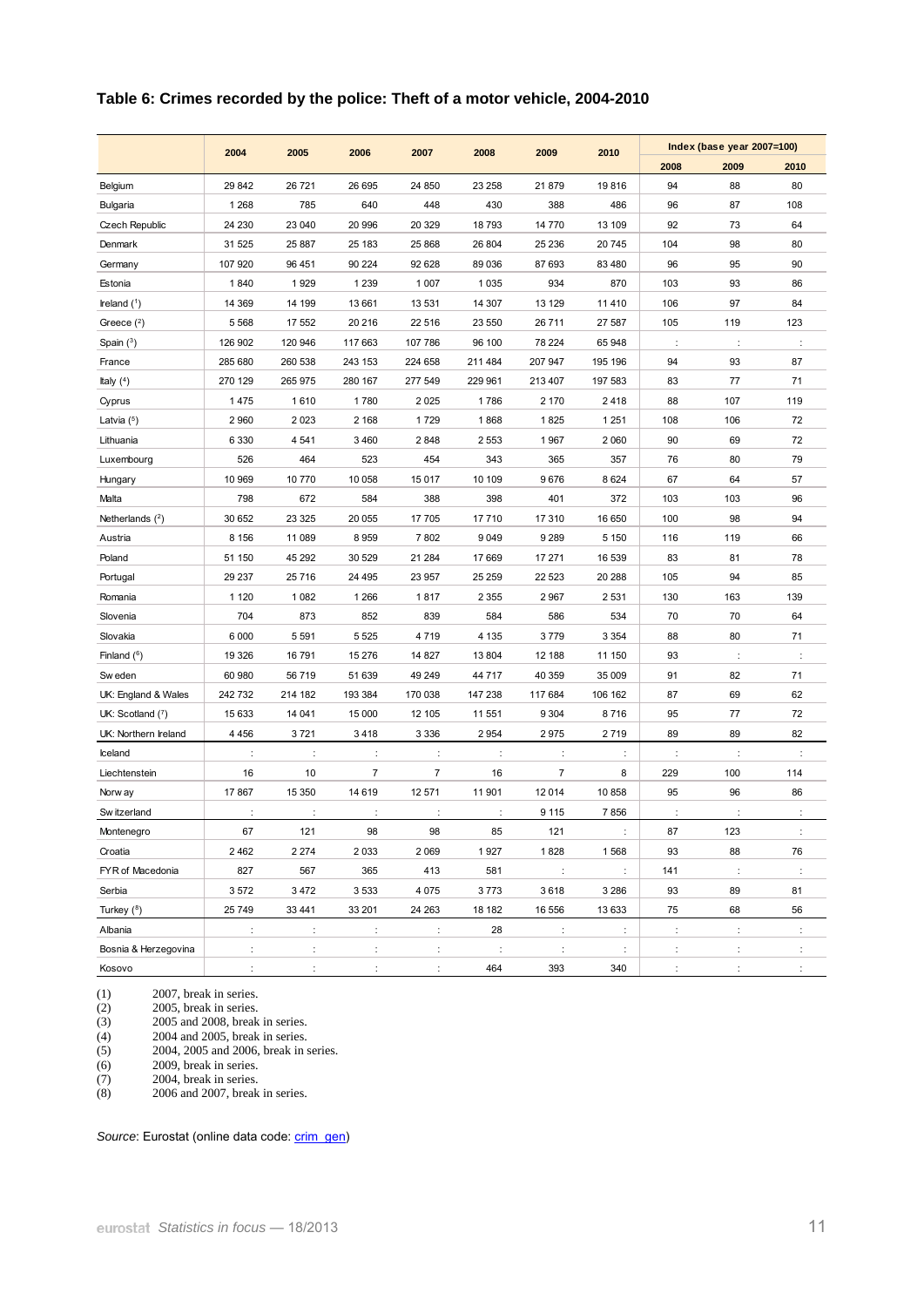## **Table 7: Crimes recorded by the police: Drug trafficking, 2004-2010**

|                          | 2004    | 2005                 | 2006           | 2007    | 2008    | 2009                 | 2010    |                | Index (base year 2007=100) |                |
|--------------------------|---------|----------------------|----------------|---------|---------|----------------------|---------|----------------|----------------------------|----------------|
|                          |         |                      |                |         |         |                      |         | 2008           | 2009                       | 2010           |
| Belgium                  | 10 328  | 11 2 21              | 11 675         | 12 4 68 | 12912   | 13 389               | 12 561  | 104            | 107                        | 101            |
| <b>Bulgaria</b>          | 2412    | 2720                 | 2824           | 2 8 4 4 | 2857    | 3 6 6 2              | 3765    | 100            | 129                        | 132            |
| <b>Czech Republic</b>    | 2 8 0 3 | 2706                 | 2668           | 2 6 3 9 | 2812    | 3 0 46               | 3 0 1 0 | 107            | 115                        | 114            |
| Denmark                  | 3 1 5 8 | 2738                 | 2917           | 3 2 5 8 | 3 2 3 7 | 2849                 | 3 2 9 7 | 99             | 87                         | 101            |
| Germany                  | 75 347  | 72 002               | 64 865         | 64 093  | 55 905  | 50 965               | 49 622  | 87             | 80                         | 77             |
| Estonia $(1)$            | 494     | 686                  | 981            | 1449    | 1558    | 1 0 4 2              | 901     | 108            | 72                         | 62             |
| Ireland $(^2)$           | 2 2 7 0 | 2745                 | 3 1 5 2        | 3817    | 4587    | 4 3 4 8              | 4 7 2 6 | 120            | 114                        | 124            |
| Greece                   | 8838    | 10 183               | 9600           | 9 2 7 1 | 11861   | 12 3 35              | 10 010  | 128            | 133                        | 108            |
| Spain $(^3)$             | 11 947  | 11 968               | 12711          | 14 098  | 14 195  | 14 006               | 14 010  | $\ddot{\cdot}$ | ÷                          | $\ddot{\cdot}$ |
| France                   | 6 2 9 6 | 6 1 0 8              | 5792           | 5797    | 6 1 2 8 | 6 0 0 7              | 5 8 6 9 | 106            | 104                        | 101            |
| Italy $(4)$              | 30 053  | 32 059               | 32 306         | 34 4 39 | 34 082  | 34 101               | 32761   | 99             | 99                         | 95             |
| Cyprus                   | 514     | 611                  | 653            | 876     | 780     | 705                  | 851     | 89             | 80                         | 97             |
| Latvia $(5)$             | 1 1 4 8 | 1 0 4 9              | 997            | 1 4 3 4 | 2512    | 2 3 0 7              | 2 189   | 175            | 161                        | 153            |
| Lithuania                | 711     | 999                  | 704            | 765     | 793     | 876                  | 896     | 104            | 115                        | 117            |
| Luxembourg               | 1 3 4 2 | 1 3 2 6              | 1 2 0 1        | 1448    | 1 3 4 3 | 2 2 3 2              | 2 5 7 4 | 93             | 154                        | 178            |
| Hungary ( <sup>6</sup> ) | 6678    | 7626                 | 6740           | 4676    | 5 4 6 4 | 715                  | 794     | 117            | ÷                          | ÷              |
| Malta                    | 78      | 113                  | 123            | 149     | 180     | 187                  | 181     | 121            | 126                        | 121            |
| Netherlands $(^7)$       | 15 662  | 19 3 85              | 20 000         | 19 4 65 | 18 670  | 18715                | 17 275  | 96             | 96                         | 89             |
| Austria                  | 2 4 4 3 | 2 3 3 7              | 2 3 7 7        | 2473    | 1980    | 2 0 9 9              | 2 167   | 80             | 85                         | 88             |
| Poland                   | 3 2 9 6 | 3608                 | 3 2 2 0        | 3926    | 3 3 1 7 | 3975                 | 4 6 6 8 | 84             | 101                        | 119            |
| Portugal                 | 3654    | 3536                 | 3610           | 3 2 6 5 | 3710    | 4 2 6 0              | 4 5 4 6 | 114            | 130                        | 139            |
| Romania                  | 1775    | 2 4 4 1              | 3 0 7 9        | 2796    | 3621    | 3 2 2 8              | 3852    | 130            | 115                        | 138            |
| Slovenia                 | 997     | 1 0 2 6              | 1590           | 1 4 2 9 | 1 4 3 4 | 2 0 9 6              | 1756    | 100            | 147                        | 123            |
| Slovakia (7)             | 711     | 847                  | 421            | 503     | 538     | 613                  | 584     | 107            | 122                        | 116            |
| Finland $(^6)$           | 5 2 6 9 | 5 1 7 7              | 4837           | 5 1 1 5 | 5659    | 7 2 6 7              | 7 5 6 6 | 111            | $\cdot$                    |                |
| Sw eden                  | 4 9 0 5 | 4670                 | 6449           | 6918    | 7997    | 8 1 9 2              | 10 321  | 116            | 118                        | 149            |
| UK: England & Wales      | 24 190  | 25 276               | 26 550         | 28 3 23 | 29 885  | 33 2 23              | 32 336  | 106            | 117                        | 114            |
| UK: Scotland (4)         | 9 3 3 3 | 9613                 | 10890          | 9827    | 10 315  | 9 9 0 1              | 7 1 38  | 105            | 101                        | 73             |
| UK: Northern Ireland     | 375     | 349                  | 473            | 530     | 607     | 668                  | 762     | 115            | 126                        | 144            |
| Iceland $(^7)$           | 165     | 95                   | 92             | 104     | 104     | 101                  | 95      | 100            | 97                         | 91             |
| Liechtenstein            | 459     | 435                  | 285            | 225     | 210     | 357                  | 531     | 93             | 159                        | 236            |
| Norw ay                  | 16814   | 17 118               | 19 15 6        | 19 086  | 17547   | 18 616               | 21 954  | 92             | 98                         | 115            |
| Sw itzerland (6)         | 7803    | 7076                 | 6 2 9 6        | 6 2 9 7 | 7 3 1 7 | 18 346               | 19 086  | 116            | ÷                          |                |
| Montenegro               | 355     | 294                  | 438            | 549     | 460     | 398                  | 307     | 84             | 72                         | 56             |
| Croatia                  | 7 5 29  | 8 1 8 6              | 8 3 4 6        | 7952    | 7882    | 7 0 63               | 7 7 8 4 | 99             | 89                         | 98             |
| FYR of Macedonia         | 357     | 390                  | 315            | 451     | 415     | $\ddot{\phantom{a}}$ | ÷       | 92             | ÷                          | ÷              |
| Serbia                   | 4 1 1 6 | 5 2 5 6              | 5 5 0 5        | 5414    | 6049    | 5 500                | 5 5 7 3 | 112            | 102                        | 103            |
| Turkey (8)               | 6720    | 8726                 | 14 647         | 26 539  | 27 050  | 53 990               | 81 060  | 102            | 203                        | 305            |
| Albania                  | t       | $\ddot{\cdot}$       | d              |         | 274     |                      |         | t              |                            |                |
| Bosnia & Herzegovina     | ÷       | $\ddot{\phantom{a}}$ | $\ddot{\cdot}$ | ÷       | 1519    | 1584                 | ÷       | $\ddot{\cdot}$ | ÷                          | ÷              |
| Kosovo                   | $\cdot$ | ÷                    | $\ddot{\cdot}$ | ÷       | 314     | 364                  | 482     | $\cdot$        | ÷                          | ÷              |

(1) 2006, break in series.<br>
(2) 2007, break in series.<br>
(3) 2005 and 2008, break 2007, break in series.

(3)  $2005$  and 2008, break in series.<br>
(4)  $2004$ , break in series.<br>
(5)  $2004, 2005$  and 2006, break in s (4) 2004, break in series. (5) 2004, 2005 and 2006, break in series.

(6)  $2009$ , break in series.<br>(7)  $2005$ , break in series.

(7)  $2005$ , break in series.<br>(8)  $2006$  and 2007, break 2006 and 2007, break in series.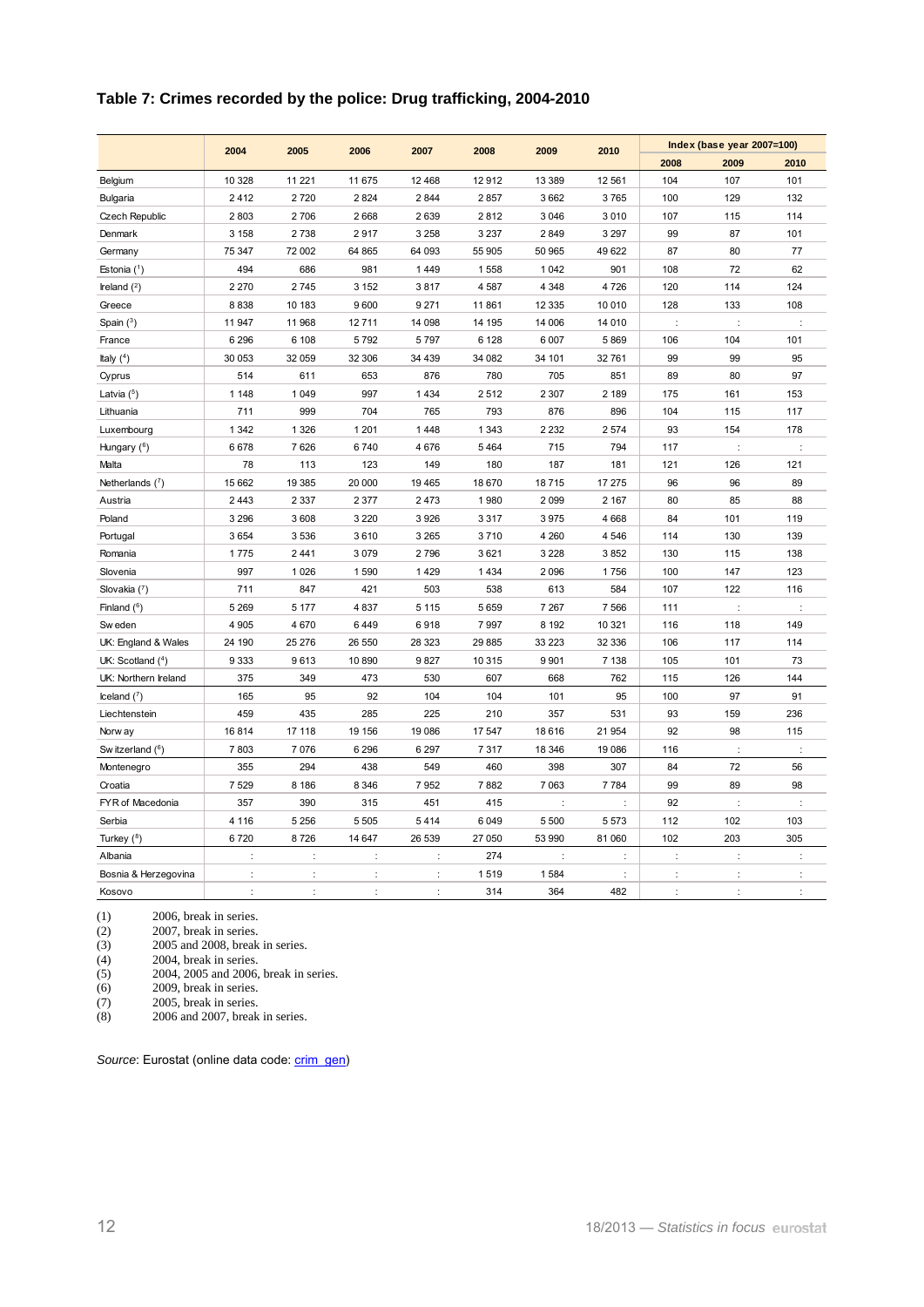## **Table 8: Number of police officers, 2004-2010**

|                      |         |         |                      |         | Number of police officers per 100 000 |         |         |                      |                                |
|----------------------|---------|---------|----------------------|---------|---------------------------------------|---------|---------|----------------------|--------------------------------|
|                      | 2004    | 2005    | 2006                 | 2007    | 2008                                  | 2009    | 2010    |                      | inhabitants, average per year  |
|                      |         |         |                      |         |                                       |         |         | 2005-2007            | $2008 - 2010$ ( <sup>5</sup> ) |
| Belgium $(^1)$       | 37 008  | 38 911  | 38 963               | 38718   | 38 581                                | 39 861  | 39 746  | 370                  | 366                            |
| <b>Bulgaria</b>      | ÷       | ÷       | ÷                    |         | 33 800                                | 30 807  | 29 439  | $\ddot{\cdot}$       | 412                            |
| Czech Republic       | 47 232  | 45 4 98 | 46 032               | 44 101  | 42 117                                | 43 472  | 43 100  | 441                  | 410                            |
| Denmark              | 10 483  | 10728   | 10819                | 10 841  | 10 743                                | 10 850  | 11 084  | 199                  | 198                            |
| Germany              | 246 756 | 248 188 | 250 284              | 250 353 | 247 619                               | 245 752 | 243 625 | 303                  | 300                            |
| Estonia $(2)$        | 3520    | 3412    | 3 2 3 8              | 3 2 4 7 | 3 2 1 8                               | 3 1 8 3 | 4 5 3 6 | 245                  | 272                            |
| Ireland              | 12 209  | 12 265  | 12 954               | 13755   | 14 4 11                               | 14 547  | 14 377  | 308                  | 325                            |
| Greece               | 50 171  | 49 696  | 48 521               | 51 152  | 50 798                                | ÷       | ÷       | 447                  |                                |
| Spain                | 198 072 | 202 535 | 209 163              | 214 920 | 224 099                               | 231818  | 241 267 | 477                  | 508                            |
| France               | 235 792 | 234 966 | 241 998              | 238 478 | 228 402                               | 243 900 | 211 262 | 377                  | 354                            |
| Italy                | 250 237 | 249 313 | 246 775              | 247 510 | 245 152                               | 293 591 | 276 256 | 422                  | 453                            |
| Cyprus               | 4 9 0 3 | 4 9 9 9 | 5 1 2 5              | 5 1 3 9 | 5 2 8 0                               | 5 3 5 3 | 5 3 2 8 | 665                  | 664                            |
| Latvia               | 9 9 0 2 | 9920    | 9568                 | 8 2 2 2 | 8410                                  | 7 1 1 4 | 7624    | 402                  | 341                            |
| Lithuania            | 11 526  | 11 216  | 11 301               | 11 173  | 11 018                                | 10 957  | 10738   | 330                  | 326                            |
| Luxembourg           | 1 3 5 2 | 1403    | 1 4 4 7              | 1519    | 1 5 5 5                               | 1 603   | 1655    | 311                  | 325                            |
| Hungary $(3)$        | 29 516  | 28 627  | 28 636               | 26 334  | 8969                                  | 9 1 6 1 | 8724    | 276                  | 89                             |
| Malta                | 1775    | 1789    | 1755                 | 1933    | 1884                                  | 1847    | 1918    | 451                  | 456                            |
| Netherlands          | 35 996  | 35 284  | 35 324               | 35 363  | 35 463                                | 36 498  | 37 285  | 216                  | 221                            |
| Austria              | 27 111  | 27 111  | 26 623               | 26 623  | 26 623                                | 26 623  | 27 614  | 325                  | 323                            |
| Poland               | 100 770 | 100 654 | 99 083               | 98 337  | 100 648                               | 98 955  | 97 535  | 260                  | 260                            |
| Portugal             | 47 647  | 46 929  | 47 573               | 47 276  | 47 518                                | 49 152  | 46 632  | 447                  | 449                            |
| Romania              | 45 770  | 46875   | 50 265               | 50 453  | 50 339                                | 51 076  | 52 146  | 228                  | 238                            |
| Slovenia             | 7618    | 7881    | 7857                 | 7971    | 7779                                  | 7842    | 7776    | 394                  | 384                            |
| Slovakia $(1)$       | 14 079  | 22 487  | 22 653               | 22 512  | 22 481                                | 24 3 12 | 24 054  | 418                  | 436                            |
| Finland              | 8 2 4 7 | 8 2 3 7 | 8 3 1 2              | 8 1 5 6 | 8 1 9 1                               | 8 3 0 8 | 8 1 6 1 | 157                  | 154                            |
| Sw eden              | 16891   | 17 073  | 17423                | 17866   | 18 321                                | 19 144  | 20 29 2 | 193                  | 208                            |
| UK: England & Wales  | 139 200 | 141 230 | 141 381              | 140 514 | 140 230                               | 142 151 | 142 132 | 263                  | 259                            |
| UK: Scotland $(4)$   | 16 001  | 16 221  | 16 234               | 16 221  | 17 048                                | 17409   | 17 263  | 318                  | 333                            |
| UK: Northern Ireland | 8936    | 8579    | 8 3 5 4              | 7431    | 7 3 9 9                               | 7 3 1 5 | 7 2 3 7 | 469                  | 411                            |
| Iceland              | 671     | 679     | 688                  | 683     | 646                                   | 667     | 661     | 228                  | 207                            |
| Liechtenstein        | 87      | 92      | 96                   | 93      | 83                                    | 88      | 88      | 268                  | 242                            |
| Norw ay $(1)$        | 8 1 6 9 | 7483    | 7 508                | 7464    | 7 5 0 5                               | 7647    | 7684    | 161                  | 159                            |
| Sw itzerland         | 15473   | 16444   | 16 649               | 16 199  | 16 326                                | 17 058  | 17 208  | 220                  | 219                            |
| Montenegro           | ÷       | ÷       | $\ddot{\phantom{a}}$ | ÷       | ÷                                     | 5454    | 5 0 4 5 | $\ddot{\phantom{a}}$ | 842                            |
| Croatia              | 19634   | 19898   | 19 790               | 20 4 24 | 19823                                 | 20 204  | 20 846  | 451                  | 458                            |
| FYR of Macedonia     | 9 2 3 1 | 9815    | 9776                 | 9599    | 9905                                  | ÷       |         | 477                  |                                |
| Serbia               | ÷       | ÷       | ÷                    | ÷       | ÷                                     | 32 562  | 33 477  | ÷                    | 451                            |
| Turkey               | 327 371 | 330 310 | 325 738              | 329 533 | 341770                                | 351 250 | 362 710 | 461                  | 492                            |
| Albania              | ÷       | ÷       | ÷                    | ÷       | ÷                                     | ÷       | ÷       | ÷                    |                                |
| Bosnia & Herzegovina | ÷       |         |                      | ÷       |                                       |         | ÷       |                      |                                |
| Kosovo               |         |         |                      |         |                                       |         | ÷       |                      |                                |

(1) 2005, break in series.

(2) 2010, break in series.

(3) 2008, break in series.

(4) 2004, break in series.

(5) Montenegro and Serbia: average based on 2009 and 2010.

Source: Eurostat (online data code: (crim\_plce)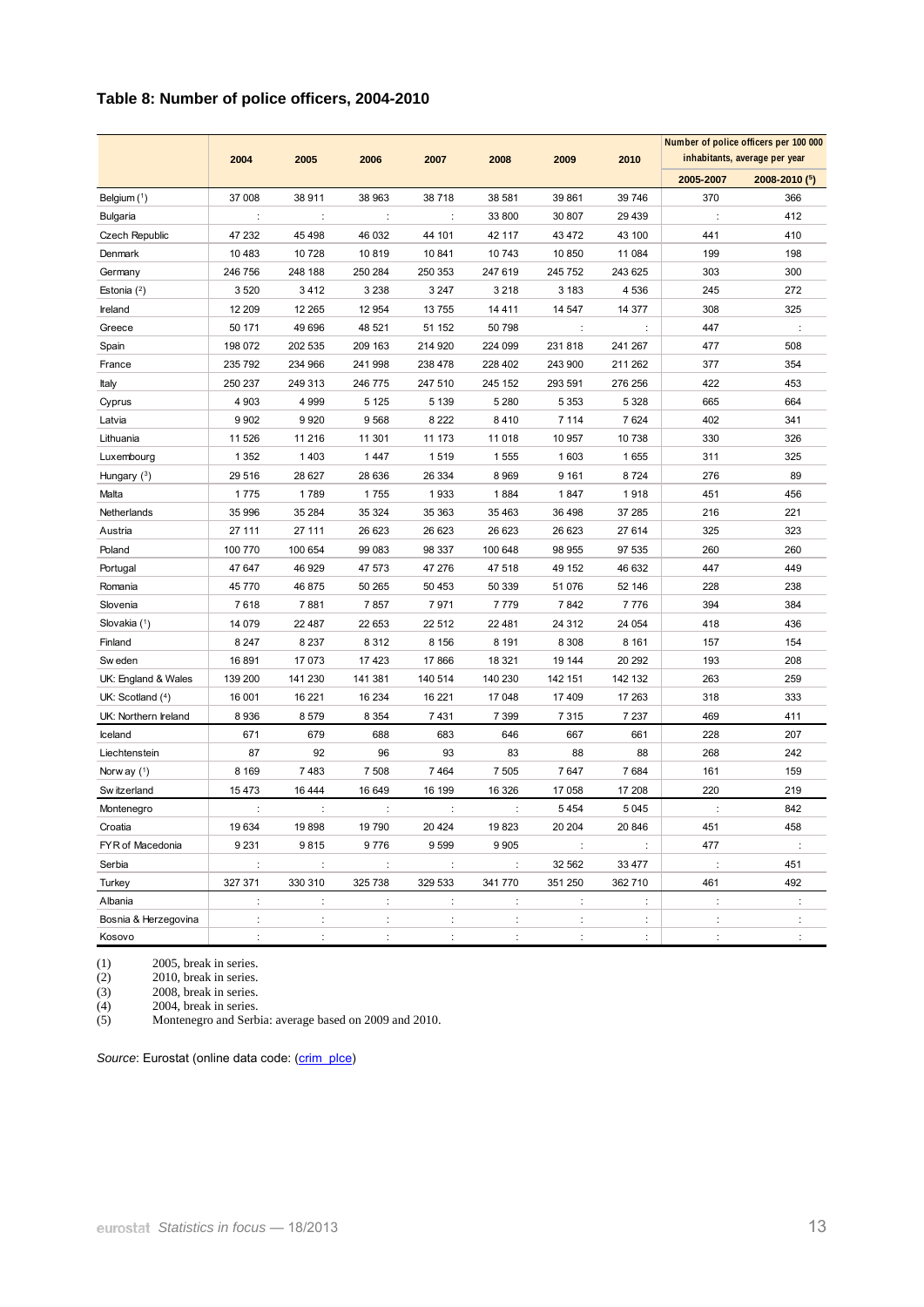#### **Table 9: Prison population, 2004-2010**

|                           | 2004    | 2005           | 2006     | 2007           | 2008           | 2009    | 2010    |           | Number of prisoners<br>per 100 000 inhabitants,<br>average per year |
|---------------------------|---------|----------------|----------|----------------|----------------|---------|---------|-----------|---------------------------------------------------------------------|
|                           |         |                |          |                |                |         |         | 2005-2007 | 2008-2010 (6)                                                       |
| <b>EU-27</b>              | 607 859 | 617 281        | 598 977  | 605 680        | 619832         | 631858  | 637 929 | 123       | 126                                                                 |
| Belgium                   | 9 2 4 9 | 9 3 3 0        | 9573     | 9950           | 9804           | 10 105  | 10 968  | 91        | 96                                                                  |
| <b>Bulgaria</b>           | 10 935  | 11 399         | 11 452   | 10792          | 9922           | 9 1 6 7 | 9429    | 145       | 125                                                                 |
| Czech Republic            | 18 303  | 19 003         | 18 904   | 19 110         | 20 471         | 19 371  | 21 987  | 185       | 197                                                                 |
| Denmark                   | 3767    | 4 0 4 1        | 3 9 3 2  | 3646           | 3 5 3 0        | 3715    | 3 9 6 5 | 71        | 68                                                                  |
| Germany                   | 79 329  | 79 519         | 77 166   | 73 319         | 73 203         | 72 043  | 70 103  | 93        | 88                                                                  |
| Estonia                   | 4575    | 4410           | 4 3 1 0  | 3 4 6 6        | 3 6 5 6        | 3555    | 3 3 9 3 | 302       | 264                                                                 |
| Ireland                   | 3 1 3 8 | 3 1 5 1        | 3 1 9 1  | 3 3 2 1        | 3544           | 3 2 7 5 | 3 5 5 6 | 76        | 78                                                                  |
| Greece $(1)$              | 8760    | 9871           | 10 280   | 11 255         | 12 3 15        | 11 474  | 12 590  | 94        | 108                                                                 |
| Spain                     | 59 375  | 61 054         | 64 021   | 67 100         | 73 558         | 76 079  | 73 929  | 146       | 163                                                                 |
| France $(^2)$             | 59 246  | 59 197         | 59 522   | 60 403         | 64 003         | 66 178  | 66 532  | 94        | 102                                                                 |
| Italy                     | 56 068  | 59 523         | 39 005   | 48 693         | 58 127         | 64 791  | 67 961  | 83        | 106                                                                 |
| Cyprus                    | 546     | 536            | 599      | 646            | 646            | 670     | 637     | 78        | 81                                                                  |
| Latvia                    | 7666    | 6998           | 6 6 3 6  | 6 5 48         | 6873           | 7055    | 6780    | 293       | 305                                                                 |
| Lithuania                 | 7838    | 7951           | 7982     | 7770           | 7736           | 8 3 3 2 | 8844    | 232       | 248                                                                 |
| Luxembourg $(^2)$         | 577     | 735            | 738      | 666            | 674            | 679     | 669     | 152       | 137                                                                 |
| Hungary                   | 16 543  | 15720          | 14 740   | 14 743         | 14 626         | 15 253  | 16 328  | 149       | 154                                                                 |
| Malta $(3)$               | 298     | 294            | 375      | 382            | 662            | 494     | 598     | 86        | 142                                                                 |
| Netherlands               | 17 376  | 17860          | 16 536   | 15 532         | 14 611         | 14 304  | 14 289  | 102       | 87                                                                  |
| Austria                   | 9 0 0 0 | 8955           | 8780     | 8887           | 7899           | 8423    | 8 5 9 7 | 108       | 99                                                                  |
| Poland                    | 79 344  | 82 656         | 87 669   | 90 199         | 84 549         | 85 598  | 81 094  | 228       | 220                                                                 |
| Portugal                  | 12 956  | 12 687         | 12 4 46  | 11 587         | 10 807         | 11 099  | 11 613  | 116       | 105                                                                 |
| Romania                   | 39 031  | 36 700         | 34 038   | 29 390         | 26 212         | 26716   | 28 244  | 154       | 126                                                                 |
| Slovenia                  | 1 1 2 6 | 1 1 3 2        | 1 1 2 7  | 1 3 3 6        | 1 3 1 8        | 1 3 6 0 | 1 3 5 1 | 60        | 66                                                                  |
| Slovakia                  | 9 5 0 4 | 9 2 8 9        | 8657     | 8 2 3 5        | 8 3 1 3        | 9033    | 10 068  | 162       | 169                                                                 |
| Finland                   | 3 5 3 5 | 3883           | 3 4 7 7  | 3 3 7 0        | 3 4 5 7        | 3 2 3 1 | 3 1 8 9 | 68        | 62                                                                  |
| Sw eden                   | 7 2 9 1 | 7016           | 7 1 5 1  | 6740           | 6806           | 6976    | 6891    | 77        | 74                                                                  |
| UK: England & Wales $(4)$ | 74 488  | 76 190         | 77 982   | 79 734         | 83 194         | 83 454  | 85 002  | 146       | 154                                                                 |
| UK: Scotland              | 6776    | 6856           | 7 187    | 7 3 7 6        | 7826           | 7963    | 7853    | 140       | 152                                                                 |
| UK: Northern Ireland (4)  | 1 2 1 9 | 1 3 2 5        | 1 501    | 1484           | 1490           | 1465    | 1469    | 83        | 82                                                                  |
| Iceland                   | 115     | 119            | 119      | 115            | 140            | 148     | 165     | 39        | 48                                                                  |
| Liechtenstein             | 59      | 62             | 48       | 38             | 78             | 149     | 76      | 141       | 284                                                                 |
| Norw ay                   | 3 0 28  | 3 1 2 4        | 3 2 5 0  | 3 4 2 0        | 3 3 8 7        | 3 4 0 3 | 3 6 24  | 70        | 72                                                                  |
| Sw itzerland              | 5977    | 6 137          | 5888     | 5715           | 5780           | 6084    | 6 181   | 79        | 78                                                                  |
| Montenegro                | 802     | 816            | 852      | 961            | 1 2 5 5        | 1465    | 1457    | 140       | 223                                                                 |
| Croatia $(^5)$            | 3 0 1 0 | 3 4 8 5        | 3833     | 4 290          | 4 7 3 4        | 4891    | 5 1 6 5 | 87        | 111                                                                 |
| FYR of Macedonia          | 1791    | 2081           | 2 0 9 0  | 2 0 5 0        | 2 2 3 5        | ÷       | ÷       | 102       | 109                                                                 |
| Serbia                    | 7653    | 8078           | 7862     | 8970           | 9701           | 10795   | 11 211  | 112       | 144                                                                 |
| Turkey                    | 58 016  | 55 966         | 70 524   | 90 732         | 103 435        | 116 333 | 116 924 | 102       | 157                                                                 |
| Albania                   | ÷       | ÷              | ÷        | ÷              | $\ddot{\cdot}$ | ÷       | ÷       | ÷         | ÷                                                                   |
| Bosnia & Herzegovina      |         | $\ddot{\cdot}$ | $\vdots$ | $\ddot{\cdot}$ | $\ddot{\cdot}$ | ÷       | ÷       | ÷         | $\ddot{\cdot}$                                                      |
| Kosovo                    |         |                |          |                |                |         |         |           |                                                                     |

(1)  $2004$  and 2005, break in series.<br>
(2)  $2008$ , break in series.<br>
(3)  $2004$ , break in series.

2008, break in series.

(3)  $2004$ , break in series.<br>
(4)  $2010$ , break in series.<br>
(5)  $2005$ , break in series. (4) 2010, break in series.

(5) 2005, break in series.

(6) UK: England & Wales, UK: Northern Ireland: 2010 only; FYR of Macedonia: 2008 only.

Source: Eurostat (online data code: [crim\\_pris](http://ec.europa.eu/eurostat/product?mode=view&code=crim_pris))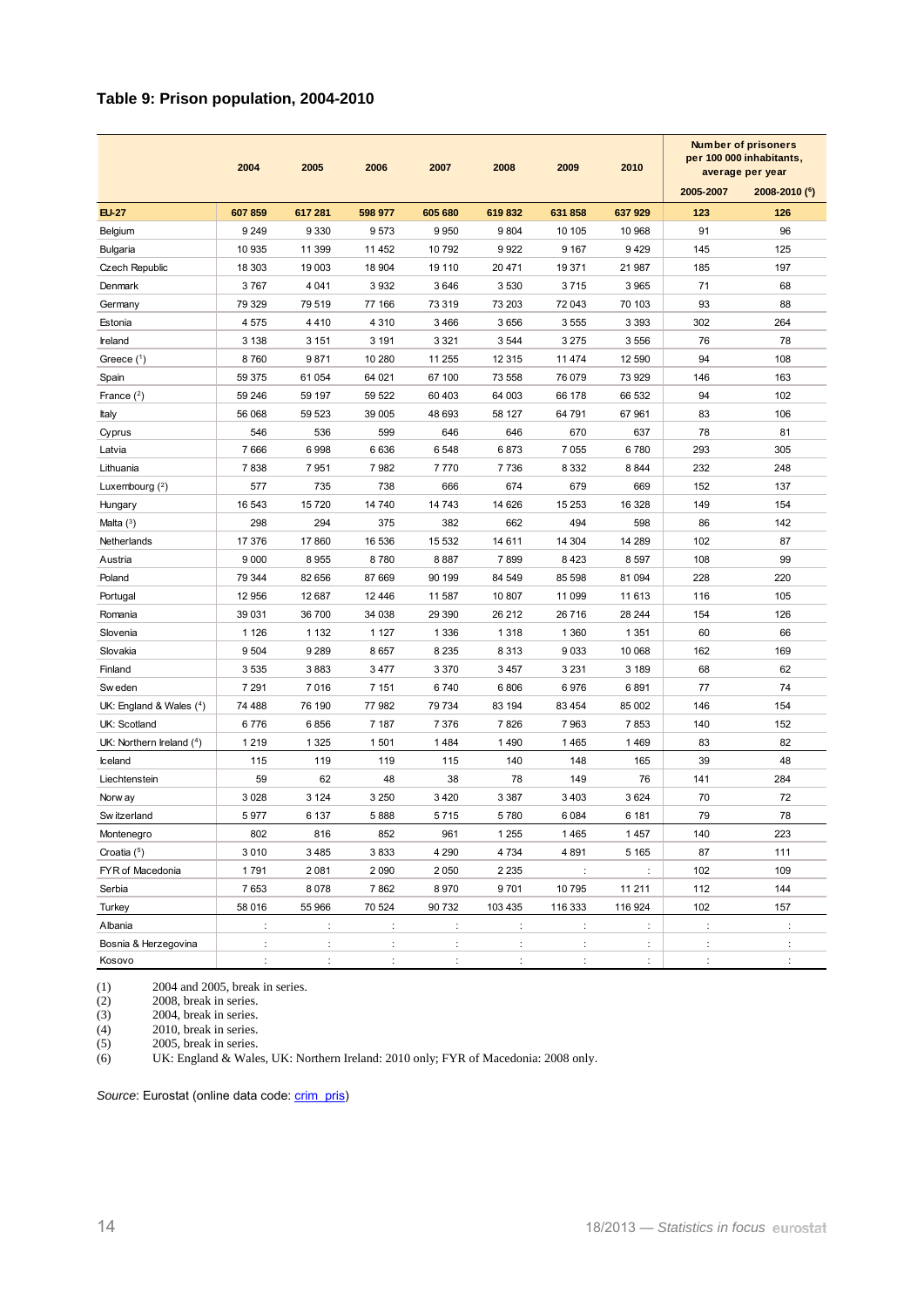## **METHODOLOGICAL NOTES**

**Developing EU Statistics on crime and criminal justice** 

Eurostat received a mandate under the 2004 *Hague Programme(<sup>1</sup> ): strengthening freedom, security and justice in the European Union* to develop comparable statistics on crime and criminal justice, and a series of measures towards this end have been defined in the Commission Communication *Measuring Crime in the EU: Statistics Action Plan 2011-2015(<sup>2</sup> ).*

#### **Data collection**

The methodology used in this publication draws upon that developed by the European Sourcebook of Crime and Criminal Justice Statistics( $3$ ), in particular the definition and measurement of criminal offences, and upon the Surveys on Crime Trends conducted by the United Nations Office on Drugs and Crime $(4)$ .

Countries were asked to adhere to a standard definition when assembling the figures and to provide details of any divergences.

Figures for the United Kingdom are reported separately (as UK: England & Wales, UK: Scotland and UK: Northern Ireland), owing to the existence of three separate jurisdictions.

#### **Comparisons**

The data are taken from information recorded or reported by the police. Direct comparisons of crime levels based on the absolute figures can be misleading as they are affected by many factors, including:

- different legal and criminal justice systems
- rates at which crimes are reported to the police and recorded by them
- differences in the point at which crime is measured (for example, when reported to the police, on identification of suspects, etc.)
- differences in the rules by which multiple offences are counted
- differences in the list of offences that are included in the overall crime figures

Figures for the prison population may also be affected by many factors, including:

- number of cases dealt with by the courts
- the percentage receiving a custodial sentence
- the length of the sentences imposed
- the size of the population on remand
- the date of the survey, especially where amnesties apply

For these reasons, direct comparisons of crime levels in different countries cannot be made, except misleadingly. So rates per head of population are not presented in this publication, except for homicide and prison population where the figures may be more readily comparable. In these cases, rates per 100 000 head of population averaged over 3 years have been calculated.

Care should be taken when considering low numbers: homicide rates may vary considerably between years especially in small countries, where there may be jumps from no homicides one year to one or two the next.

In general comparisons are best made on trends rather than levels, on the assumption that the characteristics of the recording system within a country remain fairly constant over time. Even here, however, there are many exceptions as methods change, causing breaks in the series, indicated as footnotes in the individual tables. The colon symbol ':' is used to indicate missing information but also to indicate that definitional changes make comparisons impossible. Fuller information on these changes is given in the metadata files on the Eurostat website.

Where national series without definitional changes are available for the years between 2007 and 2010, indices have been calculated using the 2007 figure as a base, in order to make it easier to follow the trends:

Crime index  $I_i = (C_i/C_{base}) * 100$ 

- $I_i$  = index number for year i
- $C_i$  = number of offences recorded by the police for year i

 $C_{base}$  = number of offences recorded by the police for the base year

#### **Eurostat website**

The website allows users access to the data and the metadata. There are tables on total crime from 1950 onwards and from 1993 for some specific offences, from 1993 for the number of police officers and from 1987 for the prison population. As already noted above, comparability of the figures between countries is difficult to achieve and **users are strongly advised to consult the metadata files when referring to the figures.** The metadata files contain additional information on the precise definition of the offence used by each country and are available through the following link:

[http://epp.eurostat.ec.europa.eu/cache/ITY\\_SDDS/en/crim\\_](http://epp.eurostat.ec.europa.eu/cache/ITY_SDDS/en/crim_esms.htm) esms.htm

l

<sup>(&</sup>lt;sup>1</sup>) [The Hague Programme Official Journal C 53 of 3.3.2005, p.11 http://eur](http://eur-lex.europa.eu/)lex.europa.eu/

<sup>(2)</sup> Commission communication COM/2011/713 final <http://eur-lex.europa.eu/>

[<sup>\(3\)</sup> European Sourcebook of Crime and Criminal Justice Statistics](http://www.europeansourcebook.org/index.html) 

http://www.europeansourcebook.org/index.html

<sup>(4)</sup> United Nations Office on Drugs and Crime

<http://www.unodc.org/unodc/en/data-and-analysis/index.html>